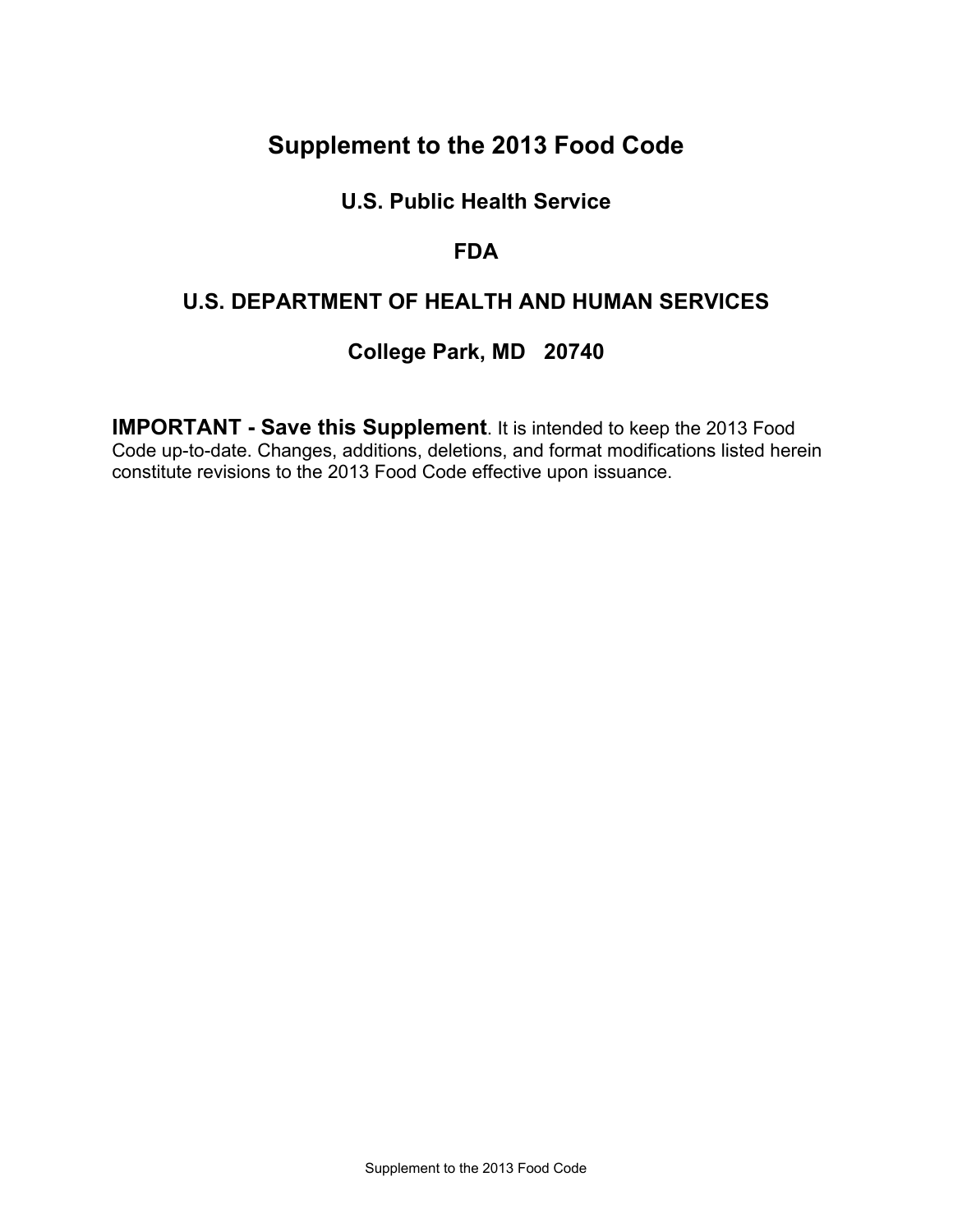# **Supplement to the 2013 FDA Food Code**

The Food Code (and its Supplement) is a model for safeguarding public health and ensuring food is unadulterated and honestly presented when offered to the consumer. It represents the Food and Drug Administration's (FDA) best advice for a uniform system of provisions that address safety and protection of food offered at retail and in food service.

This model is offered for adoption by local, state, territorial, tribal, and federal governmental jurisdictions for administration by the various departments, agencies, bureaus, divisions, and other units within each jurisdiction that have been delegated compliance responsibilities for food service, retail food stores, or food vending operations.

This document is available via the internet in PDF at the following link: http://[www.fda.gov/foodcode.](http://www.fda.gov/foodcode)

And for public sale by:

U.S. Department of Commerce National Technical Information Service 5301 Shawnee Road, Alexandria, VA 22312 Phone: 1-800-553-6847 refer to report number **PB2015-104921**

**ISBN 978-0-9965574-0-5 for paper copy and 978-0-9965574-1-2 for CD**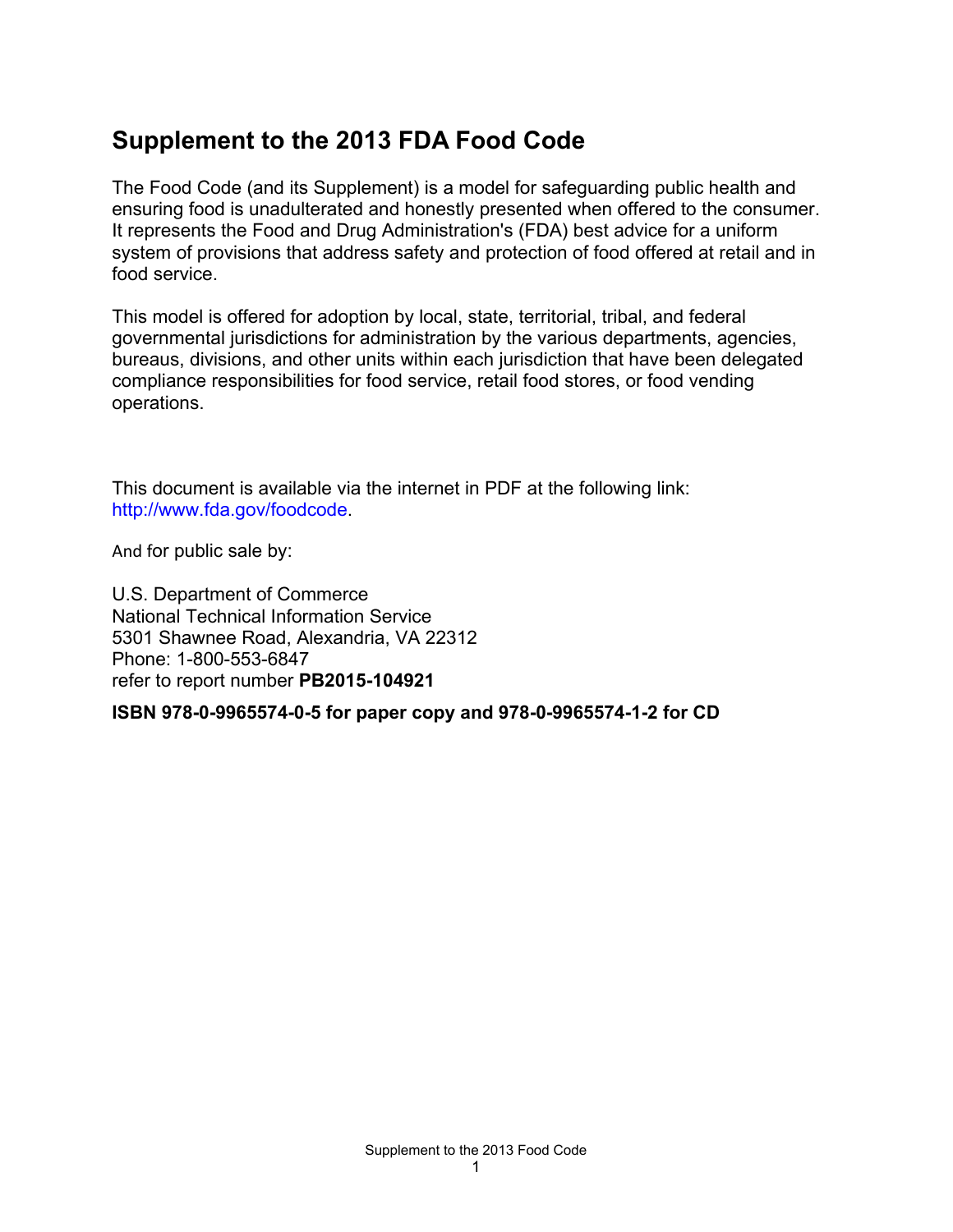# **Table of Contents**

| Annex 4-Management of Food Safety Practices - Achieving Active Managerial Control of |     |
|--------------------------------------------------------------------------------------|-----|
|                                                                                      |     |
|                                                                                      |     |
|                                                                                      |     |
|                                                                                      |     |
| Part 2. Amendments, Additions, Deletions, to Chapters 1-8 and the                    |     |
|                                                                                      |     |
|                                                                                      |     |
|                                                                                      |     |
|                                                                                      |     |
|                                                                                      |     |
|                                                                                      |     |
|                                                                                      |     |
|                                                                                      |     |
|                                                                                      |     |
|                                                                                      |     |
|                                                                                      |     |
|                                                                                      |     |
|                                                                                      |     |
| Annex 4-Management of Food Safety Practices - Achieving Active Managerial Control of |     |
|                                                                                      | .29 |
|                                                                                      |     |
|                                                                                      |     |
| Part 3. New Terms added to the Index to the Food Code32                              |     |
|                                                                                      |     |

**IMPORTANT**. Changes, additions, deletions, and format modifications listed herein constitute revisions to the 2013 Food Code effective upon issuance via web posting or hard copy release.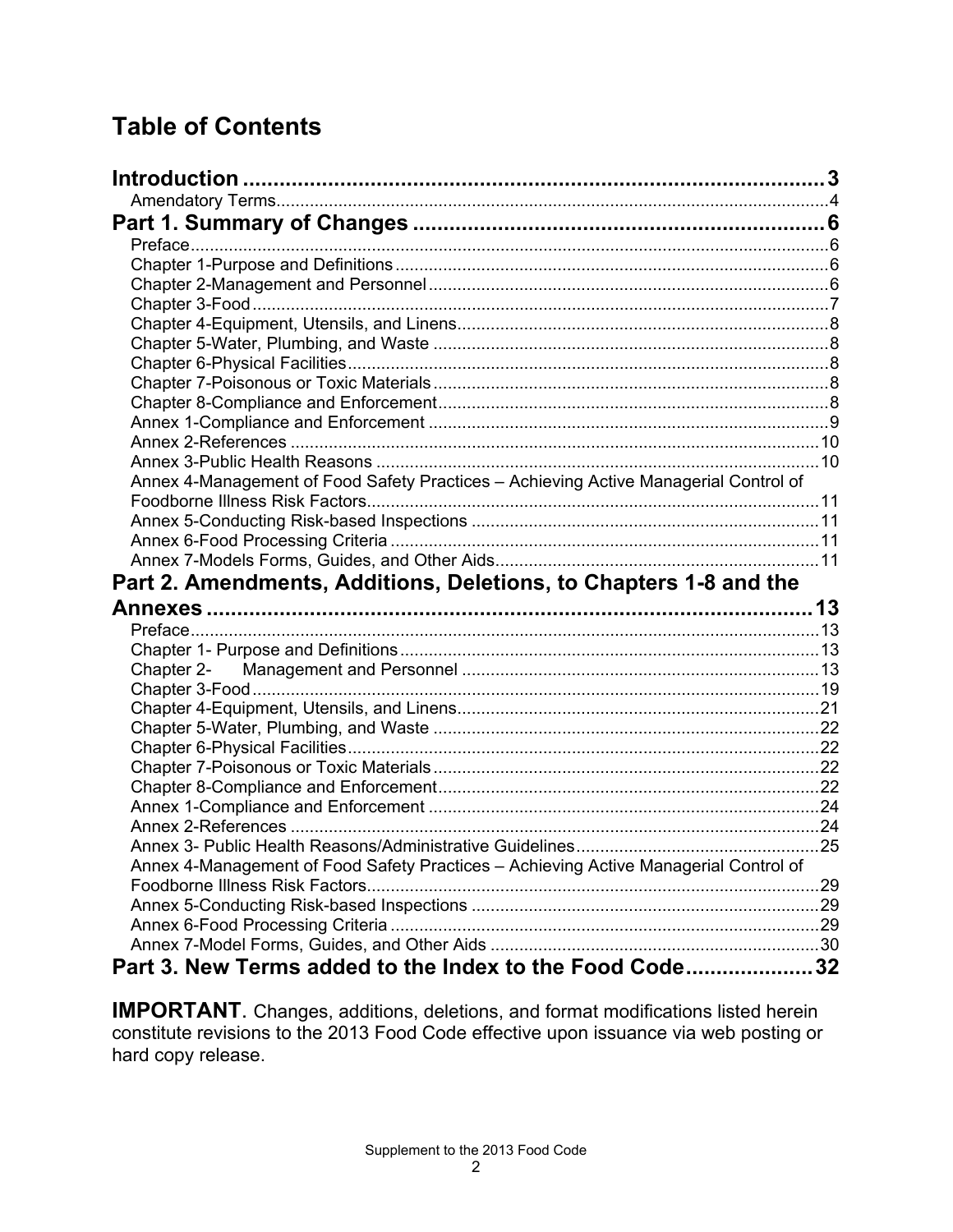# <span id="page-3-0"></span>**Introduction**

The Food and Drug Administration (FDA) is pleased to issue this Supplement to the 2013 Food Code (hereafter referred to as Supplement). This Supplement updates the 2013 Food Code to address several recommendations made at the 2014 Meeting of the Conference for Food Protection (CFP) with which the FDA, Centers for Disease Control and Prevention (CDC), and United States Department of Agriculture (USDA) concur. The changes contained in this Supplement reflect current science and food safety practices to reduce the incidence of risk factors known to cause foodborne illness.

From 1993 through 2001, the complete Food Code was issued every two years. With the support of the CFP, FDA currently issues a new Food Code every 4 years. The next complete revision of the Food Code will be published in 2017. Until that time, this Supplement provides a means of incorporating into the Food Code several changes with which there is substantial concurrence among the federal agencies and the other stakeholders. The Supplement ensures that the most current food safety provisions are available to agencies planning to initiate rule-making activities prior to 2017. This Supplement provides other users of the Food Code, such as educators, trainers, and the food service, retail food, and vending industries, with up-to-date information of how to best mitigate risk factors that contribute to foodborne illness.

The Supplement has been organized to facilitate the adoption of its provisions by federal, state, local, territorial, and tribal authorities. The Supplement is divided into 3 Parts:

Part 1 - Summary of Changes - a "quick view" of the modifications Part 2 - Amendments, Additions, Deletions to the Preface, Chapters 1-8 and the Annexes - actual language modifications Part 3 - New Terms added to the Index to the Food Code

For consistency, drafting conventions used in the Federal Register for announcing proposed changes to federal rules are used to announce changes found in the Supplement to the 2013 Food Code. The standard terms used to describe a change are:

Amend. "Amend" means that an existing Food Code provision has changed. Because it is an introductory term, it is always used with one of the following specific amendatory terms to precisely describe the change to the Food Code provision.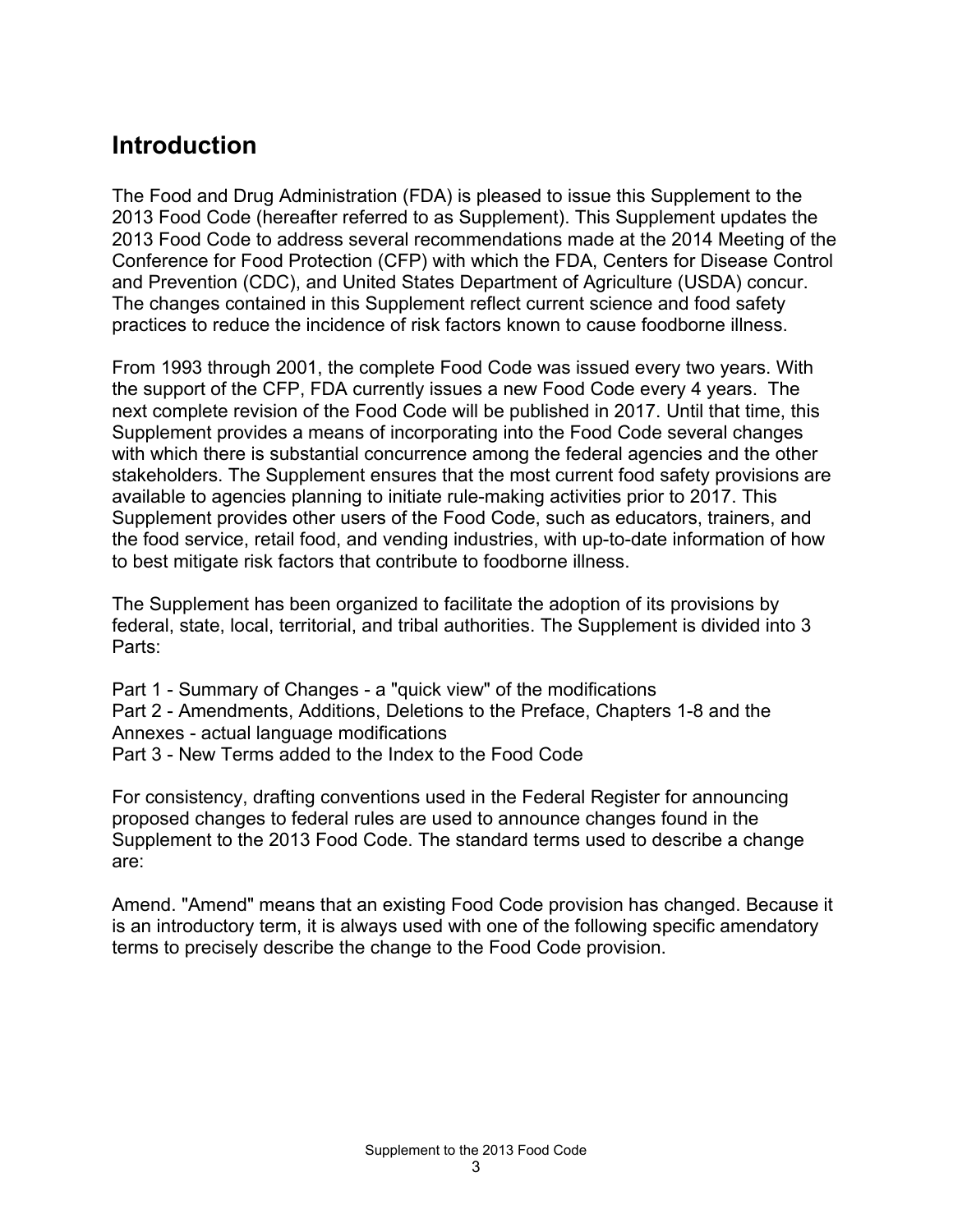## <span id="page-4-0"></span>**Amendatory Terms**

**Add** - means a new provision has been inserted in the Food Code. **Redesignate** - means to modify a Food Code provision by reformatting the text of the provision into a new structural nomenclature designation.

**Remove** - means an existing provision is being taken out of the Food Code. **Revise** - means an existing Food Code provision is replaced in part, or in its entirety.

For example:

**Amend** Section 4-204.110 to **revise** subparagraph (B)(1) and to **add** subparagraph (B)(3) to read as follows: [text of changed subparagraph and newly added subparagraph]

Modifications are organized by Food Code chapter and are identified by Section (§) number and title, and the paragraph (¶), (e.g.,¶9-101.11(A)) or subparagraph (e.g., 9- 101.00(A)(1)) to which the change is made. The full text of a Section is provided only if necessary to provide the proper context. Using Chapter 3 as an example, a change is introduced as follows:

### **Chapter 3 - Food**

**Amend § 3-202.11 to revise paragraph (D) to read as follows:**

#### *Specifications for Receiving* **3-201.11 Temperature.\***

[text of changed paragraph]

The Supplement also contains changes to the informational annexes of the Food Code. Using Annex 3 as an example, a change to the public health reasons for a Food Code provision in Chapter 4 is introduced as follows:

### **Annex 3-** *Public Health Reasons/ Administrative Guidelines*

### **4-202.15 - Can Openers.**

### *Amend Public Health Reason for §4-202.15 to revise to read as follows:*

[text of changed paragraph]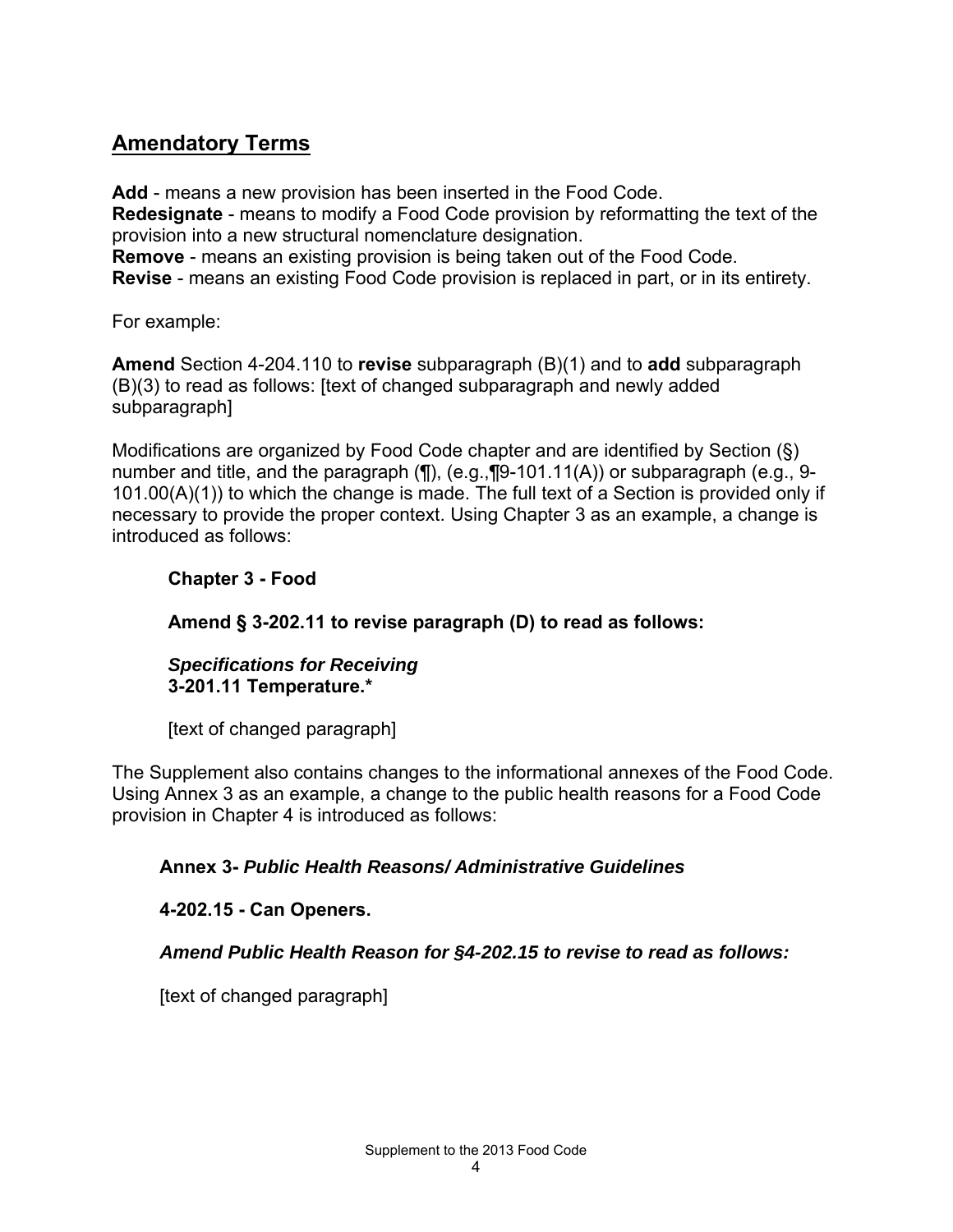We encourage all jurisdictions to examine the level of food safety protection their current rules and implementation strategies provide and take the steps necessary to increase that level in light of the 2013 Food Code and its Supplement. The adoption and implementation of the Food Code in all jurisdictions is an important strategy for achieving uniform national food safety standards and for enhancing the efficiency and effectiveness of our nation's food safety system.

The Department of Health and Human Services (DHHS) and USDA, along with state, local, tribal and other federal government agencies and the food industry, share responsibility for ensuring that our food supply is safe. DHHS and USDA, in partnership with numerous others, will continue to take progressive steps to strengthen our nation's food safety system. We look forward to achieving uniform and effective standards of food safety for food service, retail stores, and other retail-level establishments nationwide.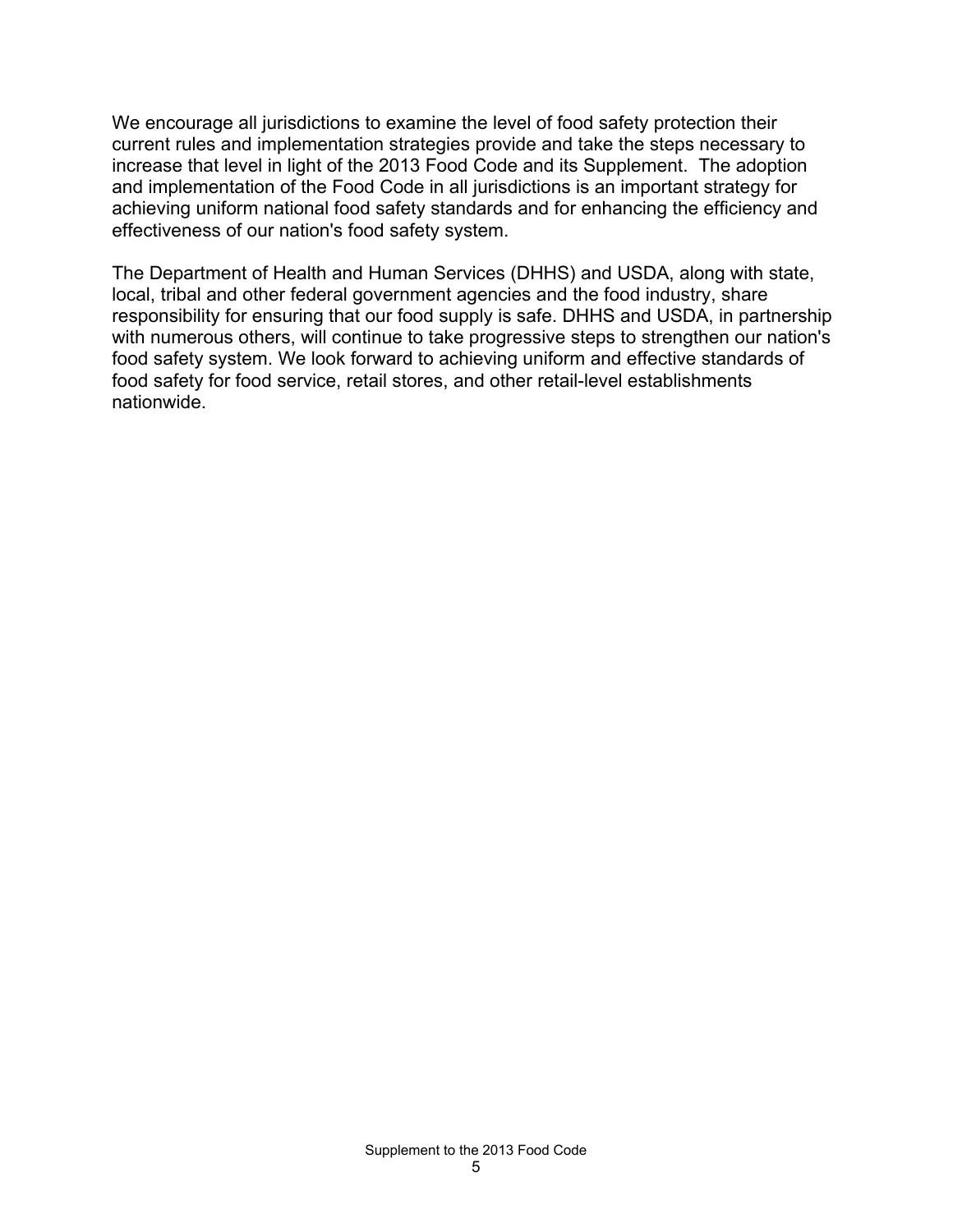# <span id="page-6-0"></span>**Part 1. Summary of Changes**

The amendments to the 2013 Food Code and its Annexes contained in the Supplement are summarized below. If an amendment relates directly to a recommendation of the Conference for Food Protection (CFP), the CFP issue number is provided in the parenthesis immediately after the summary entry.

## <span id="page-6-1"></span>**Preface**

No Change**.** 

## <span id="page-6-2"></span>**Chapter 1-Purpose and Definitions**

No Change.

## <span id="page-6-3"></span>**Chapter 2-Management and Personnel**

Amended the Food Code and its Annexes, where applicable, to revise the descriptors of illness caused by *Salmonella* Typhi or nontyphoidal *Salmonella.* This change allows the use of plain language descriptors to simplify the restriction and exclusion criteria. (CFP Issue 2014-III-028)

### **2-103.11**

Amended to add new paragraph (I) to address additional duty requirement for the Person in Charge to ensure employees are routinely monitoring food temperatures during hot and cold holding and redesignate paragraphs (I) - (O) as new paragraphs (J) - (P). (CFP Issue 2014-I-020)

### **2-201.11**

Amended subparagraph **2-201.11(A)(2)(e)** to add the illness, Typhoid fever, to the descriptor for reportable diagnosis of illness diagnosed due to *Salmonella* Typhi so that it reads: "Typhoid fever (caused by *Salmonella* Typhi)". (CFP Issue 2014-III-028)

Amended subparagraph **2-201.11(A)(2)(f)** to add the word, *Salmonella,* to the descriptor for reportable diagnosis of illness diagnosed due to nontyphoidal *Salmonella* so that it reads: *"Salmonella (*nontyphoidal*)"*. (CFP Issue 2014-III-028)

Amended subparagraph **2-201.11(A)(3)** to replace the phrase, "Had a previous illness" with the phrase "Had Typhoid fever" and to delete the phrase "due to *Salmonella* Typhi". (CFP Issue 2014-III-028)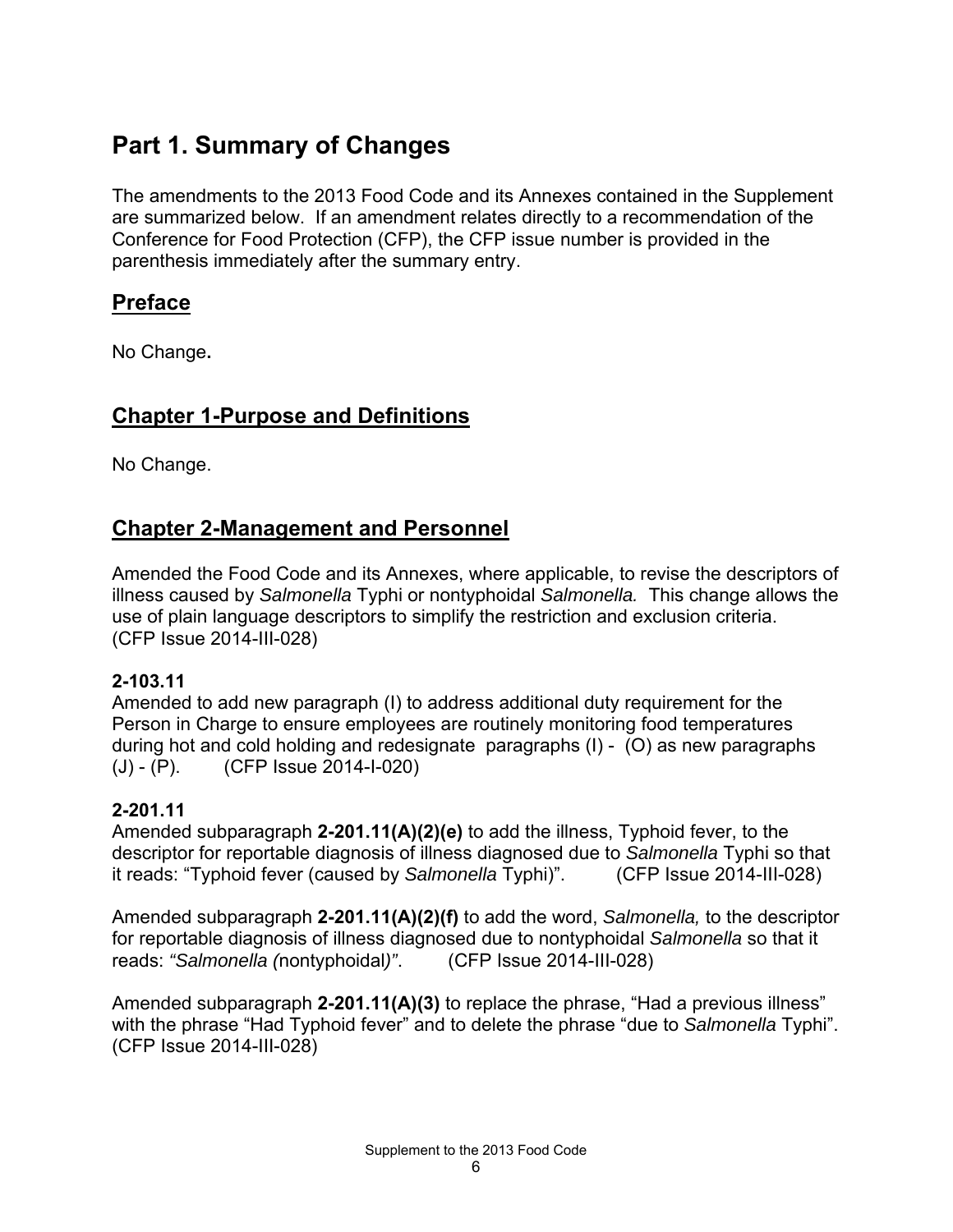Amended subparagraph **2-201.11(A)(4)(c)** to replace "*Salmonella* Typhi" with "Typhoid fever". (CFP Issue 2014-III-028)

Amended subparagraph **2-201.11(A)(5)(c)** to add in descriptor text for the illness caused by *Salmonella* Typhi so that it reads: ". . . Typhoid fever (caused by *Salmonella* Typhi)." (CFP Issue 2014-III-028)

### **2-201.12**

Amended subparagraph **2-201.12(A)(2)** to replace "nontyphoidal *Salmonella"* with "*Salmonella (*nontyphoidal*)" .* (CFP Issue 2014-III-028)

Amended the **margin tagline for subparagraph 2-201.12(C)** to replace "diagnosis or reported previous infection due to *S.* Typhi" with "diagnosis or reported previous illness with Typhoid fever". (CFP Issue 2014-III-028)

Amended paragraph **2-201.12(C)** to replace "diagnosed with an infection from *Salmonella* Typhi" with "diagnosed with Typhoid fever or reports having had Typhoid fever)". (CFP Issue 2014-III-028)

Amended paragraph **2-201.12(G)** to replace "nontyphoidal *Salmonella"* with "*Salmonella (*nontyphoidal*)"*. (CFP Issue 2014-III-028)

### **2-201.13**

Amended to:

- revise paragraph (A) to replace "*Salmonella* Typhi" with "Typhoid fever"
- revise subparagraph (A)(5) to replace "nontyphoidal *Salmonella*" with "*Salmonella* (nontyphoidal)"
- revise the margin tag line for paragraph (C) to replace "*S*. Typhi diagnosis removing exclusions" with "Typhoid fever diagnosis – removing exclusions"
- revise subparagraph (C)(2) to replace "*S*. Typhi infection" with "Typhoid fever"
- revise subparagraph (G)(1) to replace "nontyphoidal *Salmonella* infection" with "*Salmonella* (nontyphoidal) infection"
- revise the margin tagline for subparagraph (J)(3) to replace "*S*. Typhi" with "Typhoid fever (*S*. Typhi)"
- revise subparagraph (J)(3) to replace "*S*. Typhi" with "Typhoid fever (caused by *Salmonella* Typhi)"

(CFP Issue 2014-III-028)

## <span id="page-7-0"></span>**Chapter 3-Food**

### **3-404.11**

Amended paragraph **3-404.11(A)** to replace cross reference to paragraphs 8-201.14(B)- (E) with a cross reference to §8-201.14.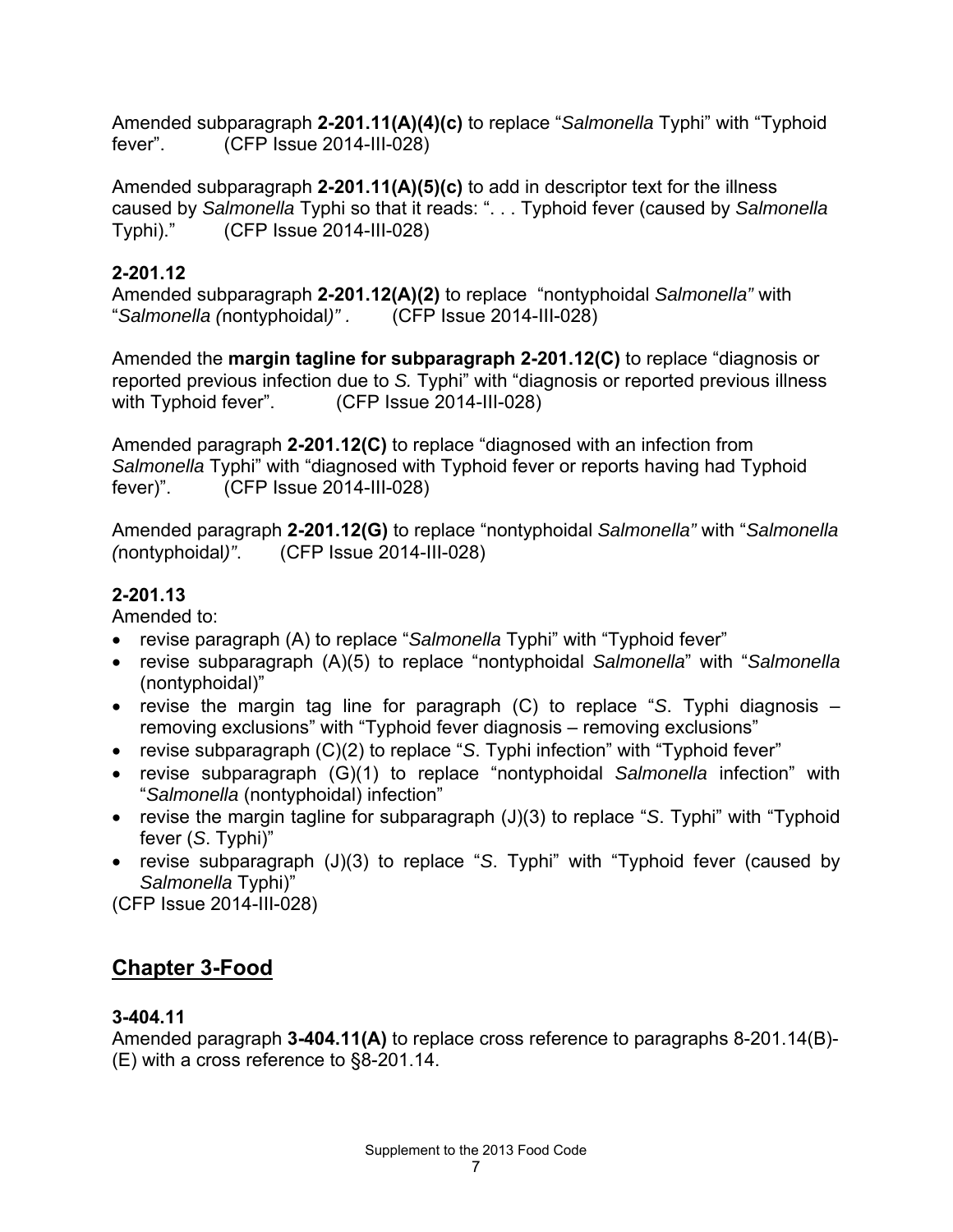### **3-502.12**

Amended Section 3-502.12 to revise paragraph (B) and subparagraphs (B)(6)(c), (D)(1), and (E)(2) to replace cross reference to paragraphs 8-201.14 (B) and (D) with a cross reference to paragraphs 8-201.14 (C) and (D).

#### **3-801.11**

Amended subparagraph **3-801.11(A)(3)** to replace cross reference to paragraphs 8- 201.14 (B)-(E) with a cross reference to §8-201.14 (C)-(E).

## <span id="page-8-0"></span>**Chapter 4-Equipment, Utensils, and Linens**

#### **Part 4-3-Numbers and Capacities**

Amended to add **new Subpart 4-303**, Cleaning Agents and Sanitizers. (CFP Issue 2014-I-030)

Amended to add **new Section 4-303.11** Cleaning Agents and Sanitizers, Availability, to require that equipment and utensil cleaning agents and sanitizers be provided and readily accessible for use. (CFP Issue 2014-I-030)

### <span id="page-8-1"></span>**Chapter 5-Water, Plumbing, and Waste**

No Change.

## <span id="page-8-2"></span>**Chapter 6-Physical Facilities**

No Change.

## <span id="page-8-3"></span>**Chapter 7-Poisonous or Toxic Materials**

No Change.

### <span id="page-8-4"></span>**Chapter 8-Compliance and Enforcement**

#### **8-103.12**

Amended paragraph (B) to replace existing cross reference to paragraphs 8-201.14 (D) and (E) with a cross reference to paragraph 8.201.14 (D) and subparagraph (E)(3). (CFP Issue 2014-I-014)

**8-201.14** Amended to: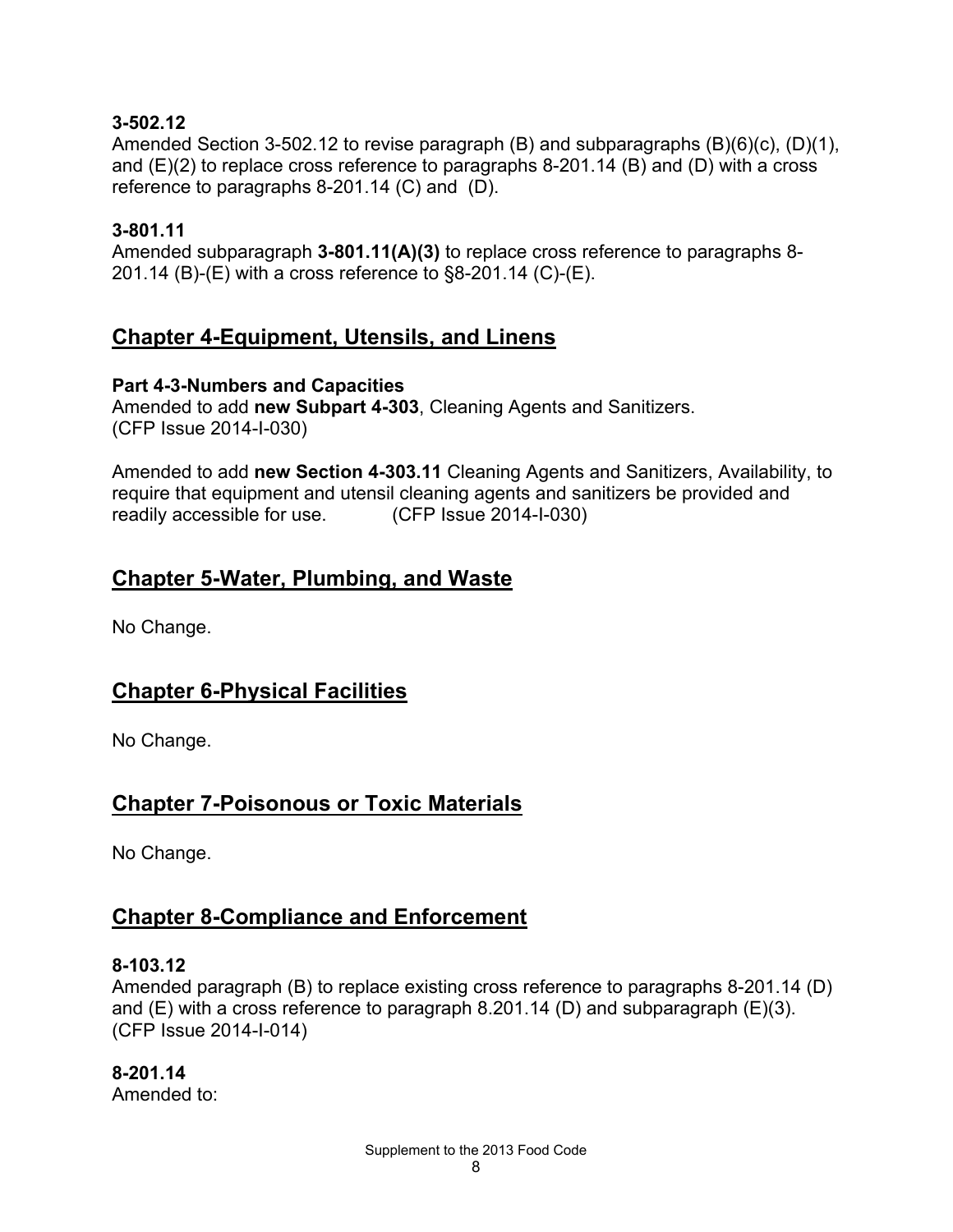- add new paragraph (A) to add a new specification for the permit holder or permit applicant to include general information with the HACCP plan submission;
- add a new paragraph (F) that is not a new requirement within §8-201.14, but rather clarifies what was already required under the previous paragraph (E). This new paragraph (F) requires the permit holder to include any other application or submission information required by the regulatory authority;
- delete paragraph (C) and move the food employee and supervisory training plan provision to new paragraph (E);
- redesignate existing paragraph (A) as new paragraph (B) where the intent of paragraph (B) remains the same, although the paragraph was revised to remove the list of examples;
- redesignate existing paragraph (B) (flow diagram) as new paragraph (C) which keeps its original intent, and includes a more descriptive list of what the flow diagram should include;
- Minor changes were made to subparagraph (D)(3) to clarify that a food employee or person in charge may monitor critical control points. The previous codified language implied that a food employee, rather than the person in charge, must monitor the critical control points. In some operations, it may be the responsibility of the person in charge to monitor some or all critical control points instead of a food employee;
- Minor changes were made to subparagraph (D)(5) to clarify that a person in charge, or a food employee, may be responsible for taking corrective action when a critical limit is not met. The previous codified language implied that the person in charge needed to take action when critical limits were not met. In some operations, a designated food employee may be responsible for taking correction action when critical limits are not met; and
- revise paragraph (E) to incorporate the food employee and supervisory training plan from deleted paragraph (C) and include a new requirement for the permit holder's or permit applicant's HACCP plan submission to incorporate copies of blank records forms necessary for implementation of the HACCP Plan.

(CFP Issue # 2014-I-014)

### **8-402.10**

Amended to redesignate the existing paragraph into new paragraph (A); add a new paragraph (B) to address the requirement for the Regulatory Authority to ensure that authorized representatives who inspect food establishments or conduct plan reviews for compliance with this Code have access to training and continuing education as needed to properly identify violations and apply the Code. (CFP Issue # 2014-II-003)

# <span id="page-9-0"></span>**Annex 1-Compliance and Enforcement**

No Change.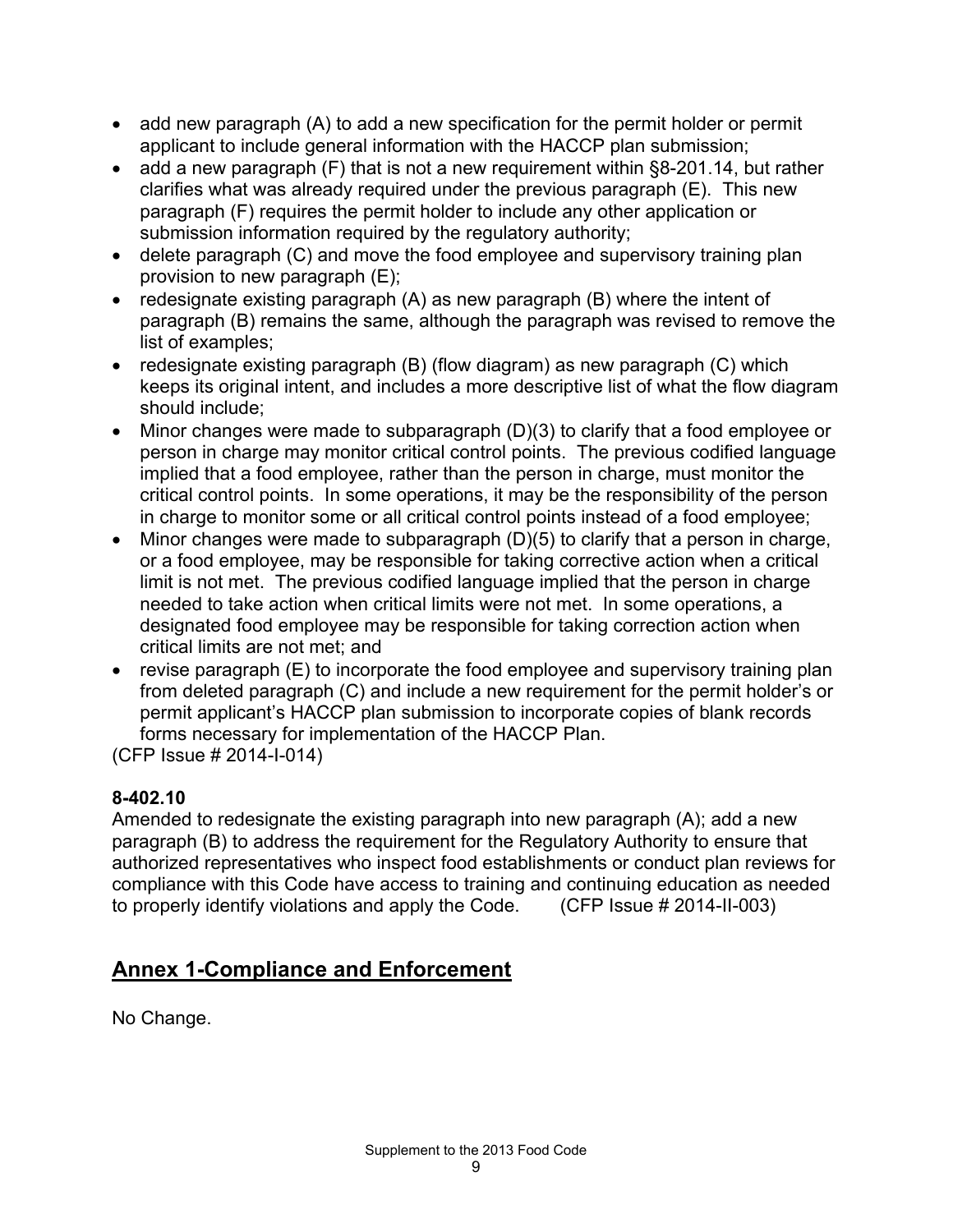## <span id="page-10-0"></span>**Annex 2-References**

### **4. FOOD DEFENSE GUIDANCE FROM FARM TO TABLE**

#### **Guidance on Responding to Food Emergencies:**

Amended the References for 4. Food Defense Guidance From Farm To Table under the section on Guidance on Responding to Food Emergencies, to add one new reference (#4), **Conference for Food Protection (CFP) Emergency Action Plan for Retail Food Establishments, 2<sup>nd</sup> Edition**, and make an editorial correction and a web URL update to the existing bulleted list. (CFP Issue 2014-III-002)

## <span id="page-10-1"></span>**Annex 3-Public Health Reasons**

#### **Chapter 2-Management and Personnel**

#### **Duties - 2-103.11 Person in Charge**

Amended Public Health Reasons for §2-103.11 Person in Charge (Duties) to add a new paragraph 5 that describes why paragraphs (G),(H) and the new (I) are important to the safe operation of a food establishment and to update the paragraphs referencing (M) and (N) to reflect the updated designations for paragraphs that follow the new (I).

#### **2-201.11**

#### **Title I of the Americans with Disabilities Act of 1990 (ADA)**

Amended Public Health Reason for §2-201.11, Title I of the Americans with Disabilities Act of 1990 (ADA) in paragraph 3 to replace the term "*Salmonella* Typhi" with "Typhoid fever (caused by *Salmonella* Typhi)". (CFP Issue 2014-III-028)

Amended Public Health Reason for §2-201.11, Title I of the Americans with Disabilities Act of 1990 (ADA), in paragraph 4 (Example 1) to replace the phrase "a disease caused by *Salmonella* Typhi" with the phrase "Typhoid fever (caused by *Salmonella* Typhi)". (CFP Issue 2014-III-028)

#### **4-303.11**

Amended Public Health Reason for Chapter 4 Equipment, Utensils, & Linens, to add public health reasons for new §4-303.11 to address accessibility of cleaning agents and sanitizers for use. (CFP Issue 2014-I-030)

#### **8-201.12/8-203.10**

Amended Public Health Reason in paragraph 10 (the last paragraph) to update the cross reference to paragraph 2-103.11(L) to now cross reference the paragraph as renumbered, paragraph 2-103.11(N).

#### **8-403.50**

Amended Public Health Reason for Chapter 8 Compliance and Enforcement to add public health reasons for §8-403.50 Public Information to encourage the use of websites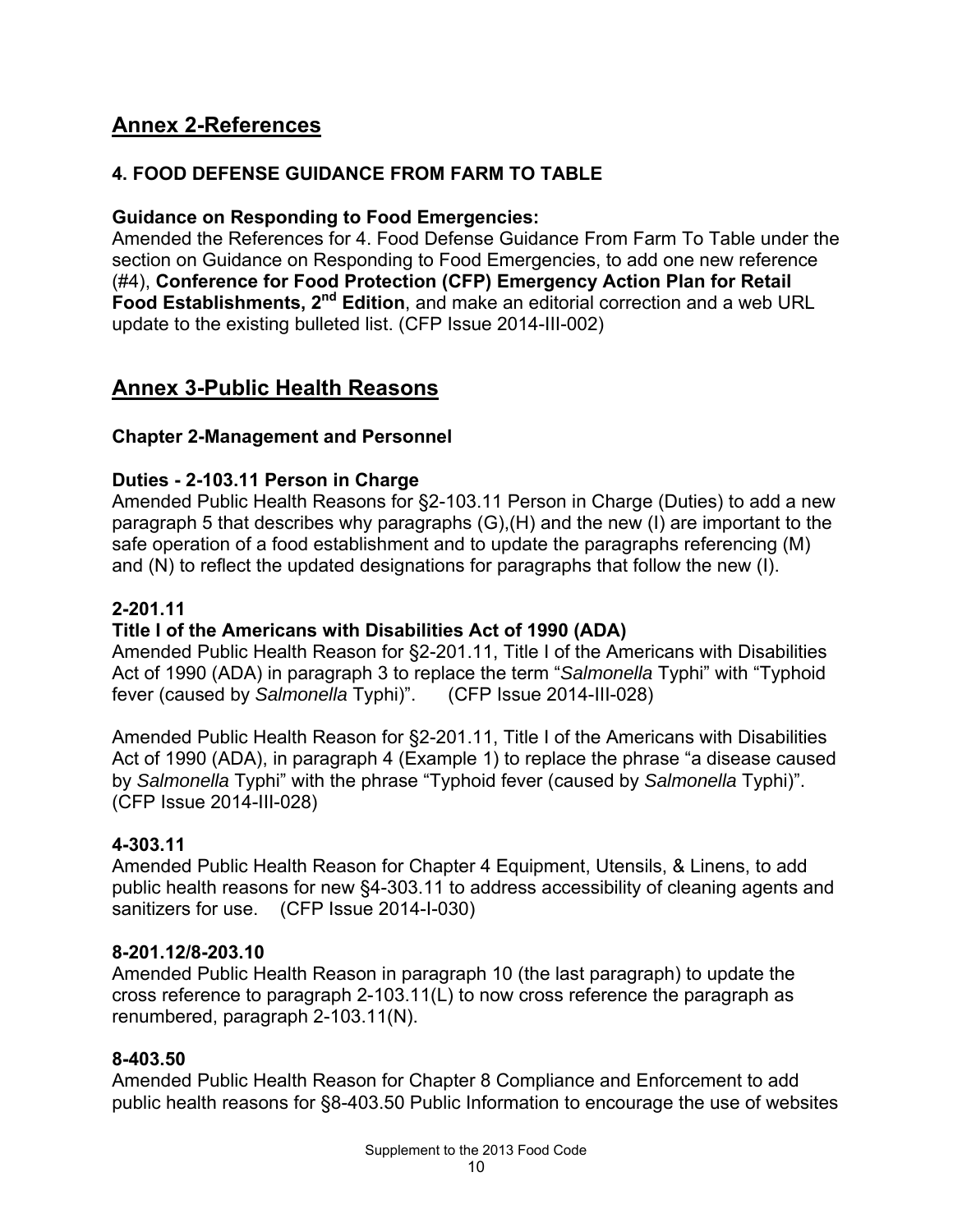to disseminate regulatory documents that describe the compliance status of a regulated food establishment. (CFP 2014-II-009)

## <span id="page-11-0"></span>**Annex 4-Management of Food Safety Practices – Achieving Active Managerial Control of Foodborne Illness Risk Factors**

No Change.

## <span id="page-11-1"></span>**Annex 5-Conducting Risk-based Inspections**

No Change.

## <span id="page-11-2"></span>**Annex 6-Food Processing Criteria**

#### **2. Reduced Oxygen Packaging, Section (I), Hazard Analysis and Critical Control Point (HACCP) Operation**

Amended Annex 6, Food Processing Criteria, 2. Reduced Oxygen Packaging, Section (I), Hazard Analysis and Critical Control Point (HACCP) Operation, to revise the introductory paragraph to replace the existing cross reference to paragraph 8-201.14(D) with a cross reference to §8-201.14.

## <span id="page-11-3"></span>**Annex 7-Models Forms, Guides, and Other Aids**

#### **Guide 3-B, Instructions for Marking the Food Establishment Inspection Report, Including Food Code References for Risk Factors/Interventions and Good Retail Practices**

Amended the Instructions for Marking the Food Establishment Report in Sections C (Risk Factors) and D (Good Retail Practices) to capture new or updated cross references based on changes made in this Supplement as follows:

Revised Section C, Supervision, Item #1, Applicable Code Section, to revise reference to paragraphs 2-103.11 (A)-(O) to be a reference to paragraphs 2-103.11 (A)-(P). (CFP Issue 2014-I-020)

Revised Section C, Employee Health/Responding to Contamination Events, Item #3, under #1, to update existing cross reference to paragraph 2-103.11(M) Person-in-Charge Duties *( Pf),* and replace it with a cross reference to paragraph 2-103.11(O) and under Applicable Code Section, to replace reference to paragraph 2-103.11(M) with reference to paragraph 2-103.11(O). reference to paragraph  $2-103.11(O)$ .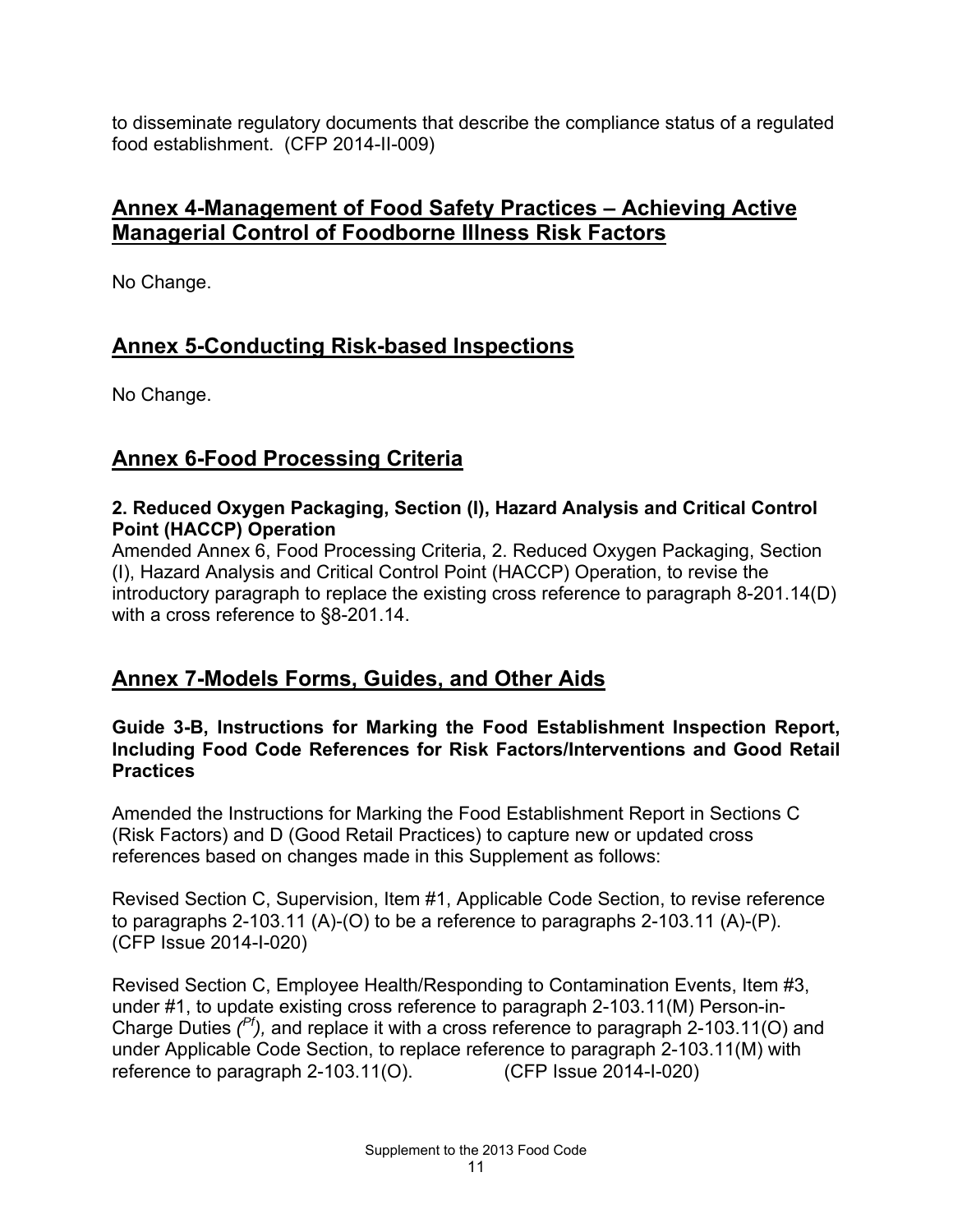Revised Good Retail Practices (GRPs), Section D, Utensils, Equipment, and Vending, Item #48, to reflect compliance instructions for new §4-303.11 and add new §4-303.11 into the list of Applicable Code Sections. (CFP Issue 2014-I-030) into the list of Applicable Code Sections.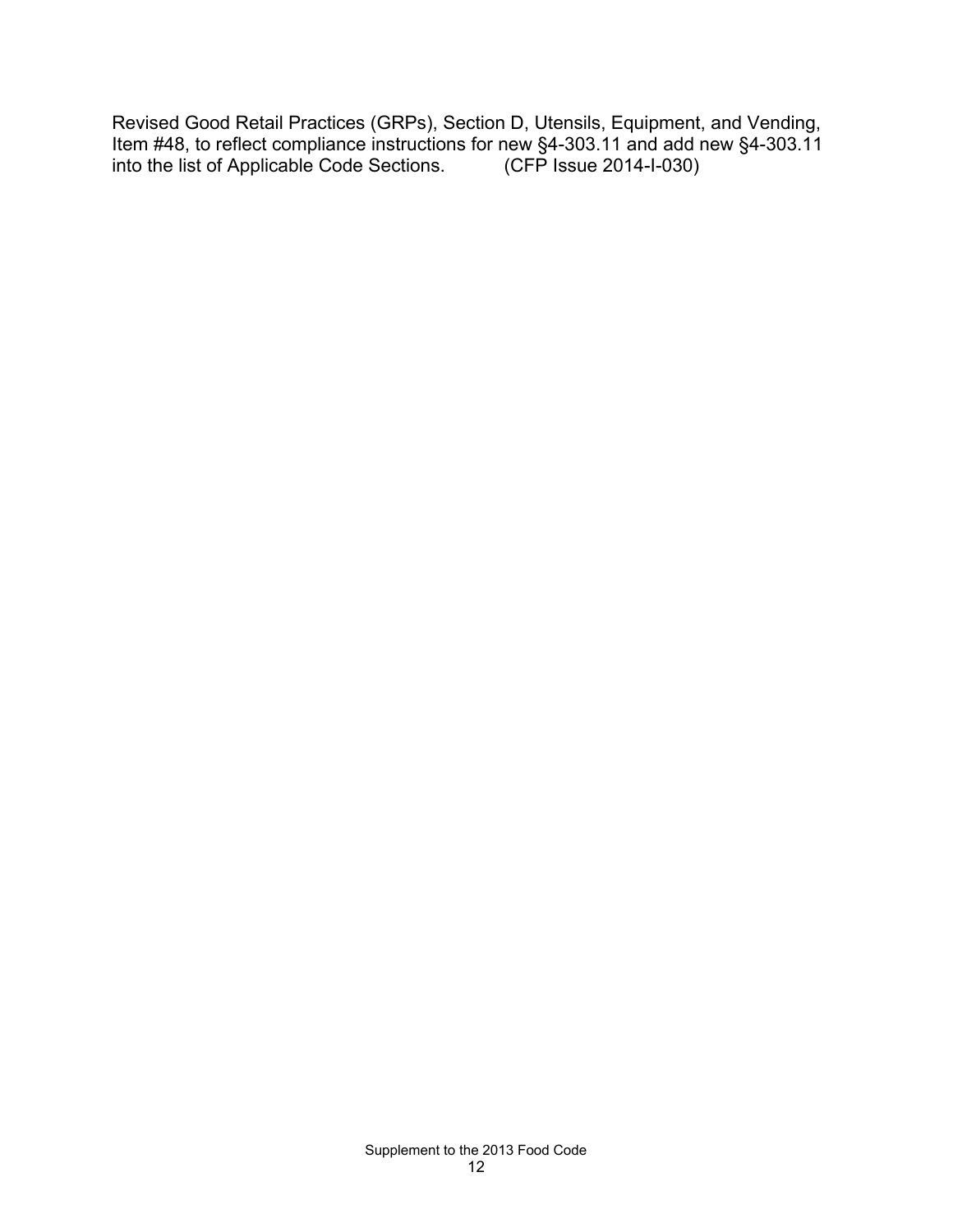# <span id="page-13-0"></span>**Part 2. Amendments, Additions, Deletions, to Chapters 1-8 and the Annexes**

## <span id="page-13-1"></span>**Preface**

No Change.

## <span id="page-13-2"></span>**Chapter 1- Purpose and Definitions**

No Change.

## <span id="page-13-3"></span>**Chapter 2- Management and Personnel**

*Amend §2-103.11 to add new paragraph (I), redesignate existing paragraphs (I)- (O) as new paragraphs (J)- (P) to read as follows:*

### *Duties-2-103.11-Person in Charge*

The PERSON IN CHARGE shall ensure that:

### (A) - (H) **-No Change.**

(I) EMPLOYEES are properly maintaining the temperatures of TIME/TEMPERATURE CONTROL FOR SAFETY FOODS during hot and cold holding through daily oversight of the EMPLOYEES' routine monitoring of FOOD temperatures: <sup>Pf</sup>

J) CONSUMERS who order raw or partially cooked READY-TO-EAT FOODS of animal origin are informed as specified under § 3-603.11 that the FOOD is not cooked sufficiently to ensure its safety: <sup>Pt</sup>

K) EMPLOYEES are properly SANITIZING cleaned multiuse EQUIPMENT and UTENSILS before they are reused, through routine monitoring of solution temperature and exposure time for hot water SANITIZING, and chemical concentration, pH, temperature, and exposure time for chemical SANITIZING: <sup>Pf</sup>

(L) CONSUMERS are notified that clean TABLEWARE is to be used when they return to selfservice areas such as salad bars and buffets as specified under § 3-304.16;  $Pf$ 

(M) Except when APPROVAL is obtained from the REGULATORY AUTHORITY as specified in ¶ 3-301.11(E), EMPLOYEES are preventing cross-contamination of READY-TO-EAT FOOD with bare hands by properly using suitable UTENSILS such as deli tissue, spatulas, tongs, single-use gloves, or dispensing EQUIPMENT; <sup>Pf</sup>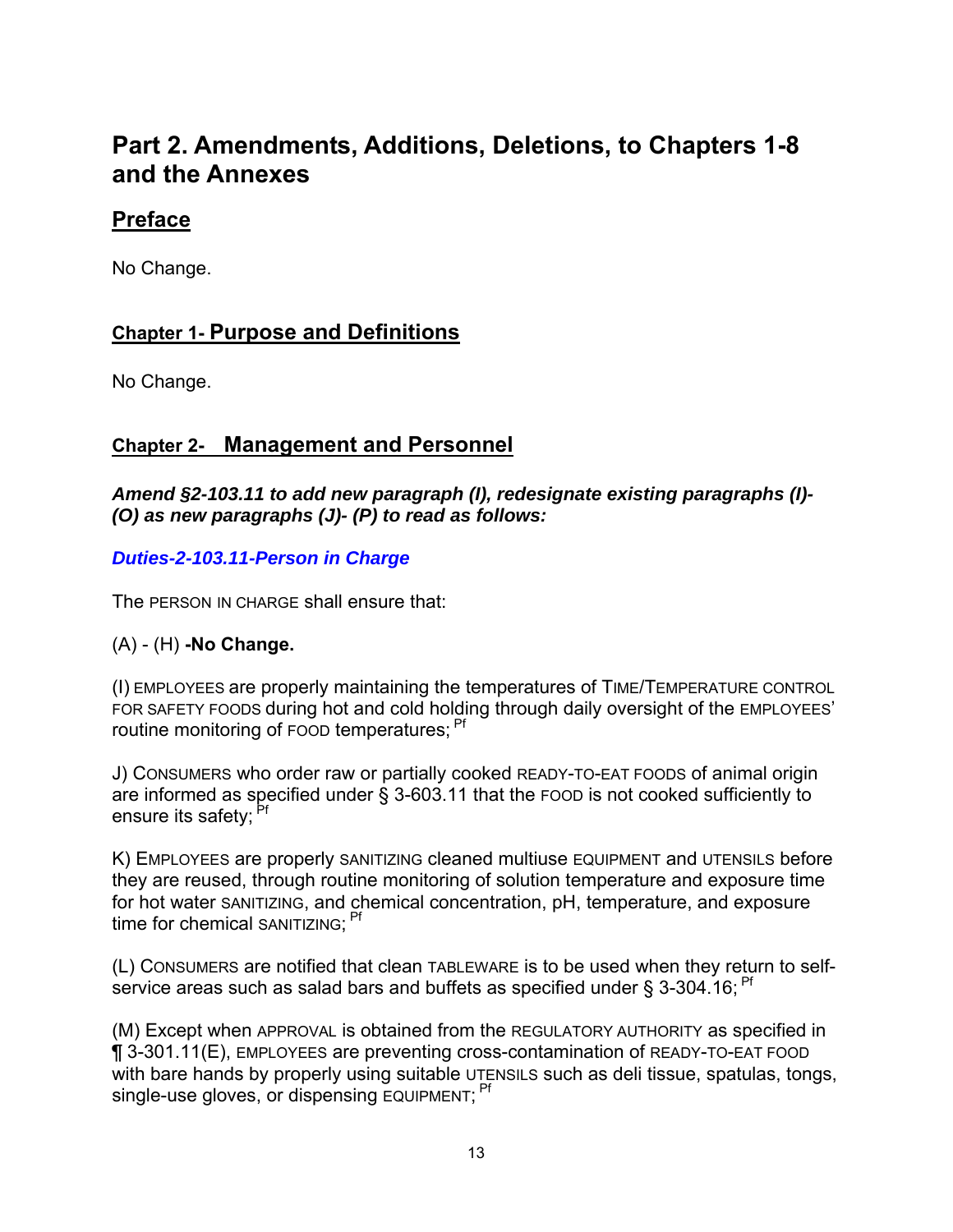(N) EMPLOYEES are properly trained in FOOD safety, including FOOD allergy awareness, as it relates to their assigned duties; Pf

(O) FOOD EMPLOYEES and CONDITIONAL EMPLOYEES are informed in a verifiable manner of their responsibility to report in accordance with LAW, to the PERSON IN CHARGE, information about their health and activities as they relate to diseases that are transmissible through FOOD, as specified under  $\P$  2-201.11(A); <sup>Pf</sup> and

(P) Written procedures and plans, where specified by this Code and as developed by the FOOD ESTABLISHMENT, are maintained and implemented as required. Pf

#### *Amend §2-201.11 to revise subparagraphs (A)(2)(e) and (f), (A)(3), (A)(4)(c), and (A)(5)(c) to read as follows:*

### *Responsibilities and Reporting Symptoms and Diagnosis*

#### **2-201.11-Responsibility of Permit Holder, Person in Charge, and Conditional Employees.**

A) The PERMIT HOLDER shall require FOOD EMPLOYEES and CONDITIONAL EMPLOYEES to report to the PERSON IN CHARGE information about their health and activities as they relate to diseases that are transmissible through FOOD. A FOOD EMPLOYEE or CONDITIONAL EMPLOYEE shall report the information in a manner that allows the PERSON IN CHARGE to reduce the RISK of foodborne disease transmission, including providing necessary additional information, such as the date of onset of symptoms and an illness, or of a diagnosis without symptoms, if the FOOD EMPLOYEE or CONDITIONAL EMPLOYEE:

### *reportable symptoms*

- (1) Has any of the following symptoms:
- (a) Vomiting, P
- (b) Diarrhea,<sup>P</sup>
- (c) Jaundice, P
- (d) Sore throat with fever, $P$  or

(e) A lesion containing pus such as a boil or infected wound that is open or draining and is:

(i) On the hands or wrists, *unless an impermeable cover such as a finger cot or stall protects the lesion and a SINGLE-USE glove is worn over the impermeable cover,*<sup>P</sup>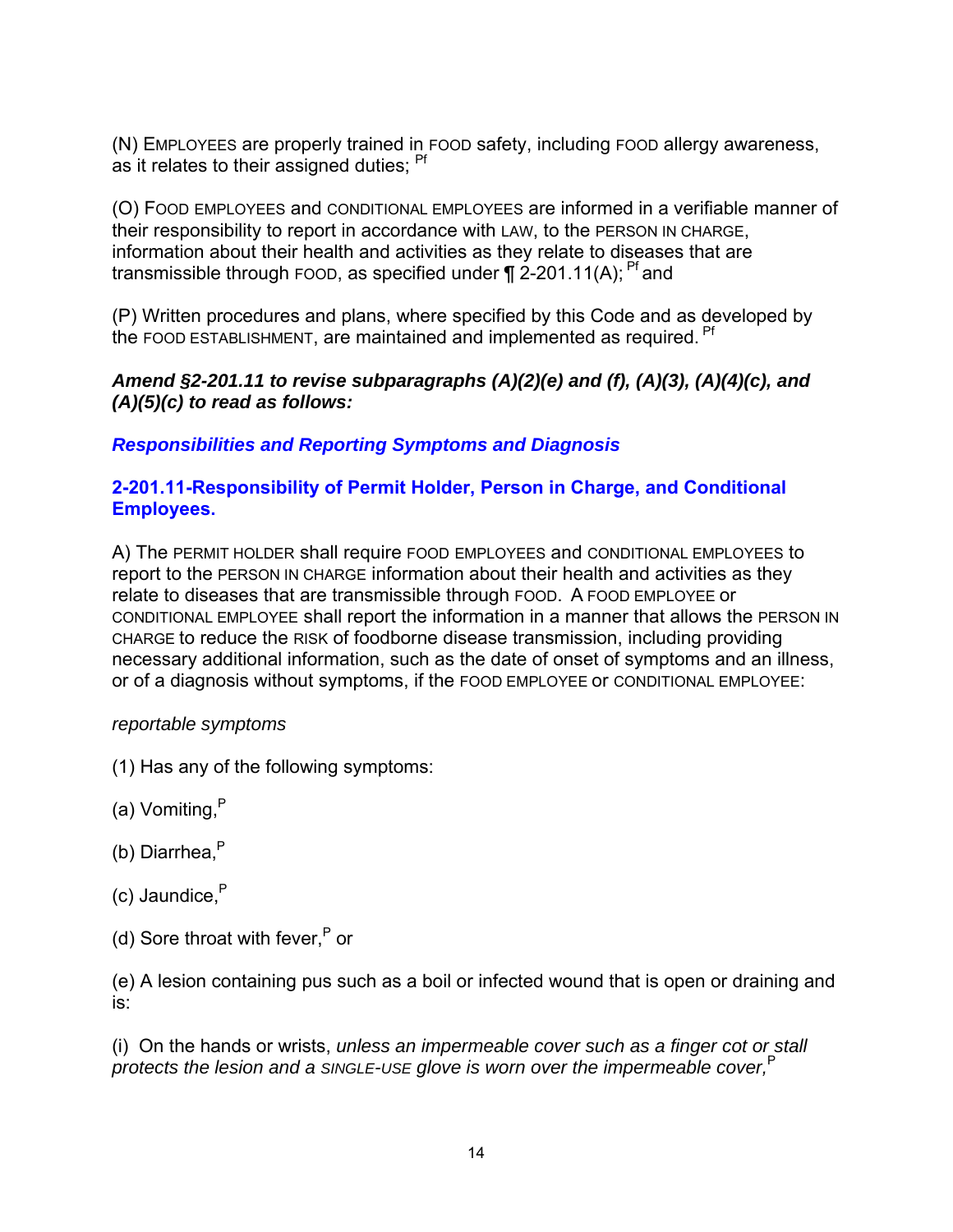(ii) On exposed portions of the arms, *unless the lesion is protected by an impermeable cover,*<sup>P</sup> or

(iii) On other parts of the body, *unless the lesion is covered by a dry, durable, tight-fitting bandage;*<sup>P</sup> 

#### *reportable diagnosis*

- (2) Has an illness diagnosed by a HEALTH PRACTITIONER due to:
- (a) Norovirus.<sup>P</sup>
- (b) Hepatitis A virus, $P$
- (c) *Shigella* spp.,<sup>P</sup>
- (d) SHIGA TOXIN-PRODUCING *ESCHERICHIA COLI,* P
- (e) Typhoid fever (caused by *Salmonella* Typhi)P or
- (f) *Salmonella (*nontyphoidal*)*; P

#### *reportable past illness*

(3) Had Typhoid fever, diagnosed by a HEALTH PRACTITIONER, within the past 3 months, without having received antibiotic therapy, as determined by a HEALTH PRACTITIONER;<sup>P</sup>

#### *reportable history of exposure*

(4) Has been exposed to, or is the suspected source of, a CONFIRMED DISEASE OUTBREAK, because the FOOD EMPLOYEE or CONDITIONAL EMPLOYEE consumed or prepared FOOD implicated in the outbreak, or consumed FOOD at an event prepared by a PERSON who is infected or ill with:

(a) Norovirus within the past 48 hours of the last exposure.<sup>P</sup>

(b) SHIGA TOXIN-PRODUCING *ESCHERICHIA COLI or Shigella* spp. within the past 3 days of the last exposure.<sup>P</sup>

(c) Typhoid fever within the past 14 days of the last exposure. $P$  or

(d) Hepatitis A virus within the past 30 days of the last exposure; $<sup>P</sup>$  or</sup>

*reportable history of exposure*

(5) Has been exposed by attending or working in a setting where there is a CONFIRMED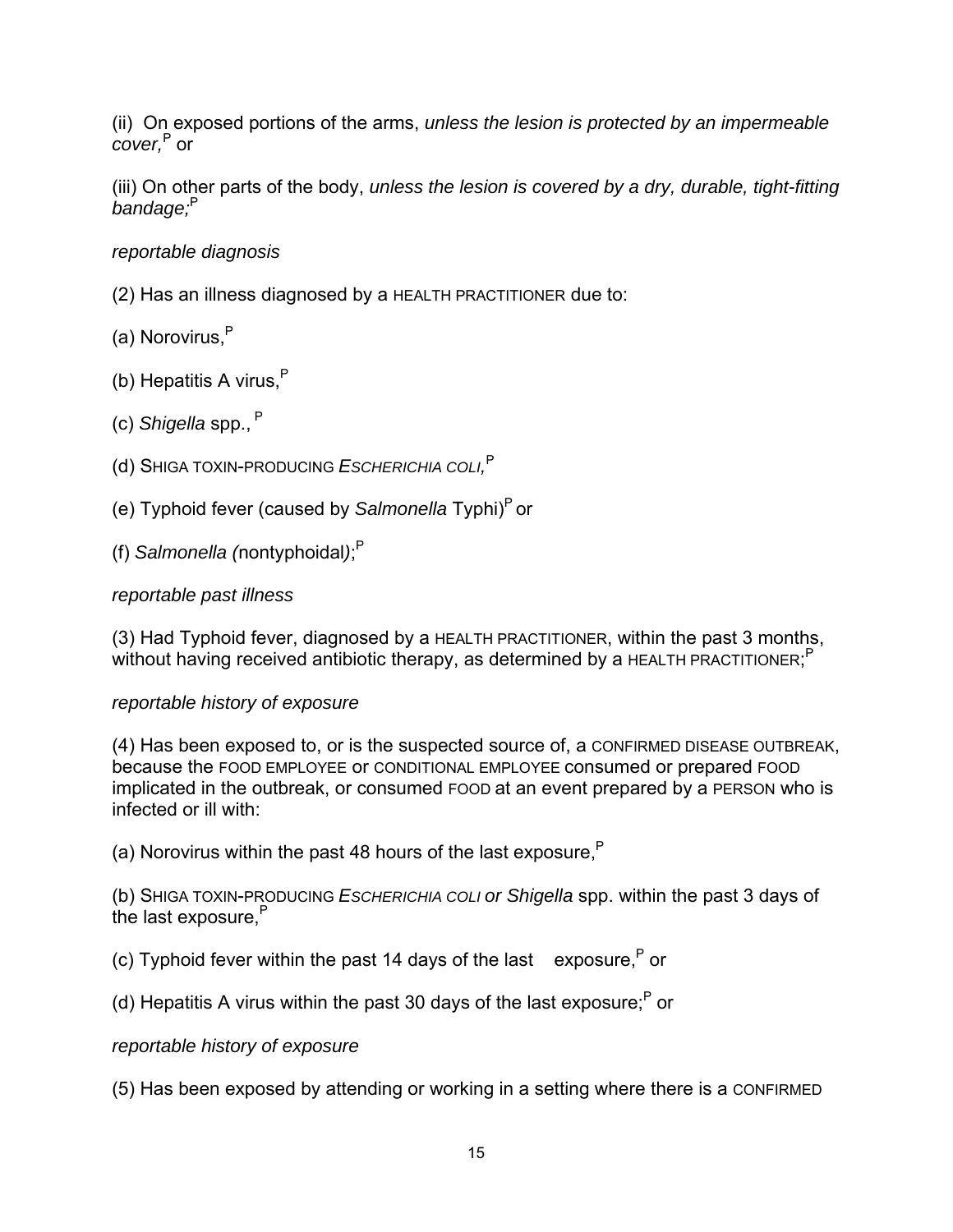DISEASE OUTBREAK, or living in the same household as, and has knowledge about, an individual who works or attends a setting where there is a CONFIRMED DISEASE OUTBREAK, or living in the same household as, and has knowledge about, an individual diagnosed with an illness caused by:

(a) Norovirus within the past 48 hours of the last exposure. $P$ 

(b) SHIGA TOXIN-PRODUCING *ESCHERICHIA COLI or Shigella* spp. within the past 3 days of the last exposure.<sup>P</sup>

(c) Typhoid fever (caused by *Salmonella* Typhi) within the past 14 days of the last exposure,<sup>P</sup> or

(d) Hepatitis A virus within the past 30 days of the last exposure.<sup>P</sup>

#### *Amend §2-201.12 to revise subparagraph (A)(2), and paragraphs (C) and (G), and the margin tagline to (G) to read as follows:*

*conditions of exclusion and restriction*

### **2-201.12- Exclusions and Restrictions.**

The PERSON IN CHARGE shall EXCLUDE or RESTRICT a FOOD EMPLOYEE from a FOOD ESTABLISHMENT in accordance with the following:

#### *symptomatic with vomiting or diarrhea*

(A) *Except when the symptom is from a noninfectious condition,* EXCLUDE a FOOD EMPLOYEE if the FOOD EMPLOYEE is:

(1) Symptomatic with vomiting or diarrhea; $P$  or

(2)Symptomatic with vomiting or diarrhea and diagnosed with an infection from Norovirus, *Shigella* spp., *Salmonella* (nontyphoidal)*,* or SHIGA TOXIN-PRODUCING *E. COLI.* P

#### (B) **No Change.**

*diagnosed or reported previous illness with Typhoid fever*

(C) EXCLUDE a FOOD EMPLOYEE who is diagnosed with Typhoid fever, or reports having had Typhoid fever within the past 3 months as specified under Subparagraph 2-201.11(A)(3).  $P$ 

(D) – (F)- **No Change.**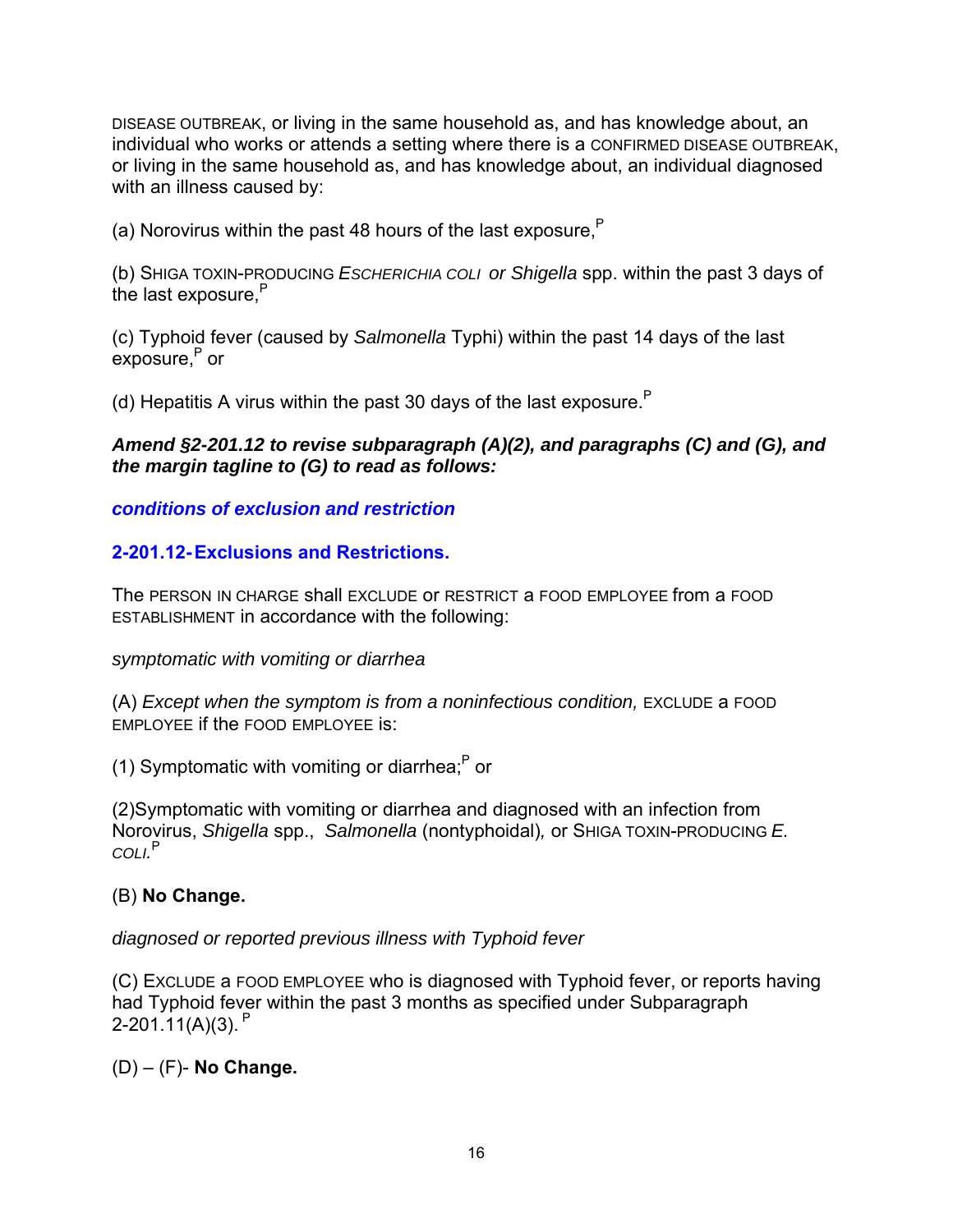### *diagnosed with nontyphoidal Salmonella and asymptomatic*

(G) If a FOOD EMPLOYEE is diagnosed with an infection from *Salmonella* (nontyphoidal) and is ASYMPTOMATIC, RESTRICT the FOOD EMPLOYEE who works in a FOOD ESTABLISHMENT serving a HIGHLY SUSCEPTIBLE POPULATION or in a FOOD ESTABLISHMENT not serving a HIGHLY SUSCEPTIBLE POPULATION.<sup>P</sup>

(H) – (J)-**No Change.**

*Amend §2-201.13 to revise paragraph (A), subparagraph (A)(5), paragraph (C), subparagraphs (C)(2), (G)(1), (J)(3) and the margin tagline to subparagraph (J)(3) to read as follows:*

*Managing Exclusions and Restrictions*

### **2-201.13 – Removal, Adjustment, or Retention of Exclusions and Restrictions.**

The PERSON IN CHARGE shall adhere to the following conditions when removing, adjusting, or retaining the EXCLUSION or RESTRICTION of a FOOD EMPLOYEE:

(A) *Except when a FOOD EMPLOYEE is diagnosed with Typhoid fever or an infection from hepatitis A virus*:

(1) - (4)-**No Change.**

#### *Nontyphoidal Salmonella diagnosis*

(5) If a FOOD EMPLOYEE was diagnosed with an infection from *Salmonella* (nontyphoidal) and EXCLUDED as specified under Subparagraph 2-201.12(A)(2):

(a) **No Change.**

(b) **No Change.**

(B) **No Change.**

#### *Typhoid fever diagnosis – removing exclusions*

(C) Reinstate a FOOD EMPLOYEE who was EXCLUDED as specified under ¶ 2-201.12(C) if:

(1) The PERSON IN CHARGE obtains APPROVAL from the REGULATORY AUTHORITY;<sup>P</sup> and

(2) The FOOD EMPLOYEE provides to the PERSON IN CHARGE written medical documentation from a HEALTH PRACTITIONER that states the FOOD EMPLOYEE is free from Typhoid fever.<sup>P</sup>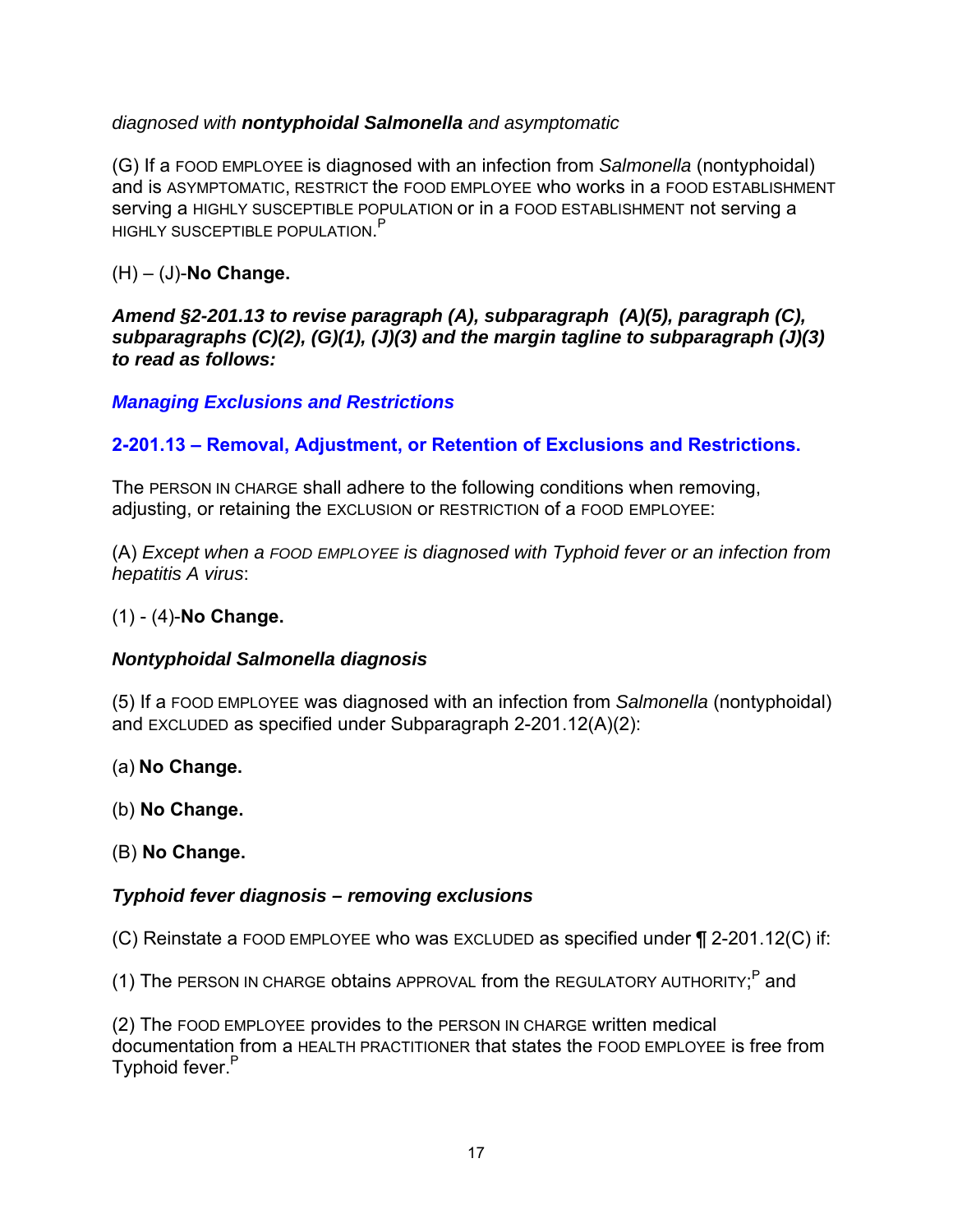### (D) – (F)-**No Change.**

### *nontyphoidal Salmonella- removing exclusion or restriction*

(G) Reinstate a food employee who was EXCLUDED as specified under subparagraph 2- 201.12(A)(2) or who was RESTRICTED as specified under  $\P$  2-201.12(G) if the PERSON IN CHARGE obtains APPROVAL from the REGULATORY AUTHORITY  $P$  and one of the following conditions is met:

(1) The EXCLUDED or RESTRICTED FOOD EMPLOYEE provides to the PERSON IN CHARGE written medical documentation from a HEALTH PRACTITIONER stating that the FOOD EMPLOYEE is free of a *Salmonella* (nontyphoidal) infection based on test results showing 2 consecutive negative stool specimen cultures that are taken;

a) Not earlier than 48 hours after discontinuance of antibiotics. $P$  and

(b) At least 24 hours apart: $P$ 

#### (2) **No Change.**

(3) **No Change.**

#### (H) – (I)-**No Change.**

*exposure to foodborne pathogen and works in food establishment serving HSP – removing restriction*

J) Reinstate a FOOD EMPLOYEE who was RESTRICTED as specified under ¶ 2-201.12(J) and was exposed to one of the following pathogens as specified under Subparagraph 2-201.11(A)(4)(a-d) or 2-201.11(A)(5)(a-d):

#### (1)-(2)-**No Change.**

### *Typhoid fever (S.* **Typhi)**

(3) Typhoid fever (caused by *Salmonella* Typhi) and one of the following conditions is met:

(a) More than 14 calendar days have passed since the last day the FOOD EMPLOYEE was potentially exposed;P or

(b) More than 14 calendar days have passed since the FOOD EMPLOYEE'S household contact became ASYMPTOMATIC.<sup>P</sup>

#### (4) **No Change.**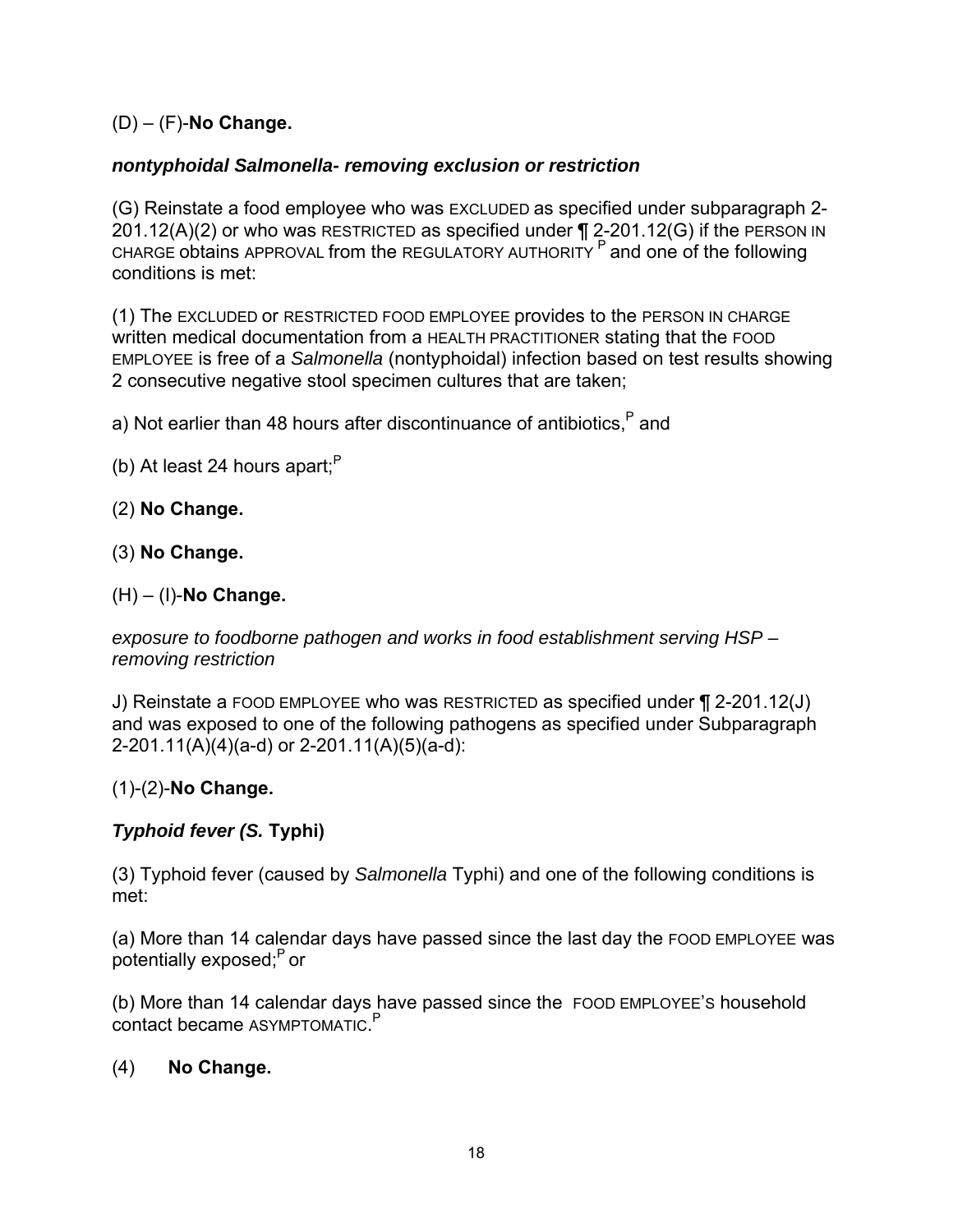## <span id="page-19-0"></span>**Chapter 3-Food**

#### *Amend §3-404.11 to revise paragraph (A) to replace the cross reference to paragraphs 8-201.14 (B) - (E) with §8-201.14 to read as follows:*

### **3-404.11 Treating Juice**

JUICE PACKAGED in a FOOD ESTABLISHMENT shall be:

(A) Treated under a HACCP PLAN as specified in §8-201.14 to attain a 5-log reduction, which is equal to a 99.999% reduction, of the most resistant microorganism of public health significance; <sup>P</sup> or

(B) Labeled, if not treated to yield a 5-log reduction of the most resistant microorganism of public health significance: <sup>Pf</sup>

(1) As specified under  $\S$  3-602.11, <sup>Pf</sup> and

(2) As specified in 21 CFR 101.17(g) Food labeling, warning, notice, and safe handling statements, JUICES that have not been specifically processed to prevent, reduce, or eliminate the presence of pathogens with the following, "WARNING: This product has not been pasteurized and, therefore, may contain harmful bacteria that can cause serious illness in children, the elderly, and persons with weakened immune systems." Pf

#### *Amend §3-502.12 to revise paragraph (B) and subparagraphs (B)(6)(c), (D)(1), and (E)(2) to read as follows:*

*Clostridium botulinum and Listeria monocytogenes Controls*

### **3-502.12- Reduced Oxygen Packaging Without a Variance, Criteria**

(A) Except for a FOOD ESTABLISHMENT that obtains a VARIANCE as specified under § 3- 502.11, a FOOD ESTABLISHMENT that PACKAGES TIME/TEMPERATURE CONTROL FOR SAFETY FOOD using a REDUCED OXYGEN PACKAGING method shall control the growth and toxin formation of Clostridium botulinum and the growth of Listeria monocytogenes. <sup>P</sup>

(B) Except as specified under  $\P(F)$  of this section, a FOOD ESTABLISHMENT that PACKAGES TIME/TEMPERATURE CONTROL FOR SAFETY FOOD using a REDUCED OXYGEN PACKAGING method shall implement a HACCP PLAN that contains the information specified under ¶¶ 8-201.14 (C) and (D) and that:  $Pf$ 

### (1) – (5)- **No Change.**

(6) Describes the training program that ensures that the individual responsible for the REDUCED OXYGEN PACKAGING operation understands the: <sup>Pf</sup>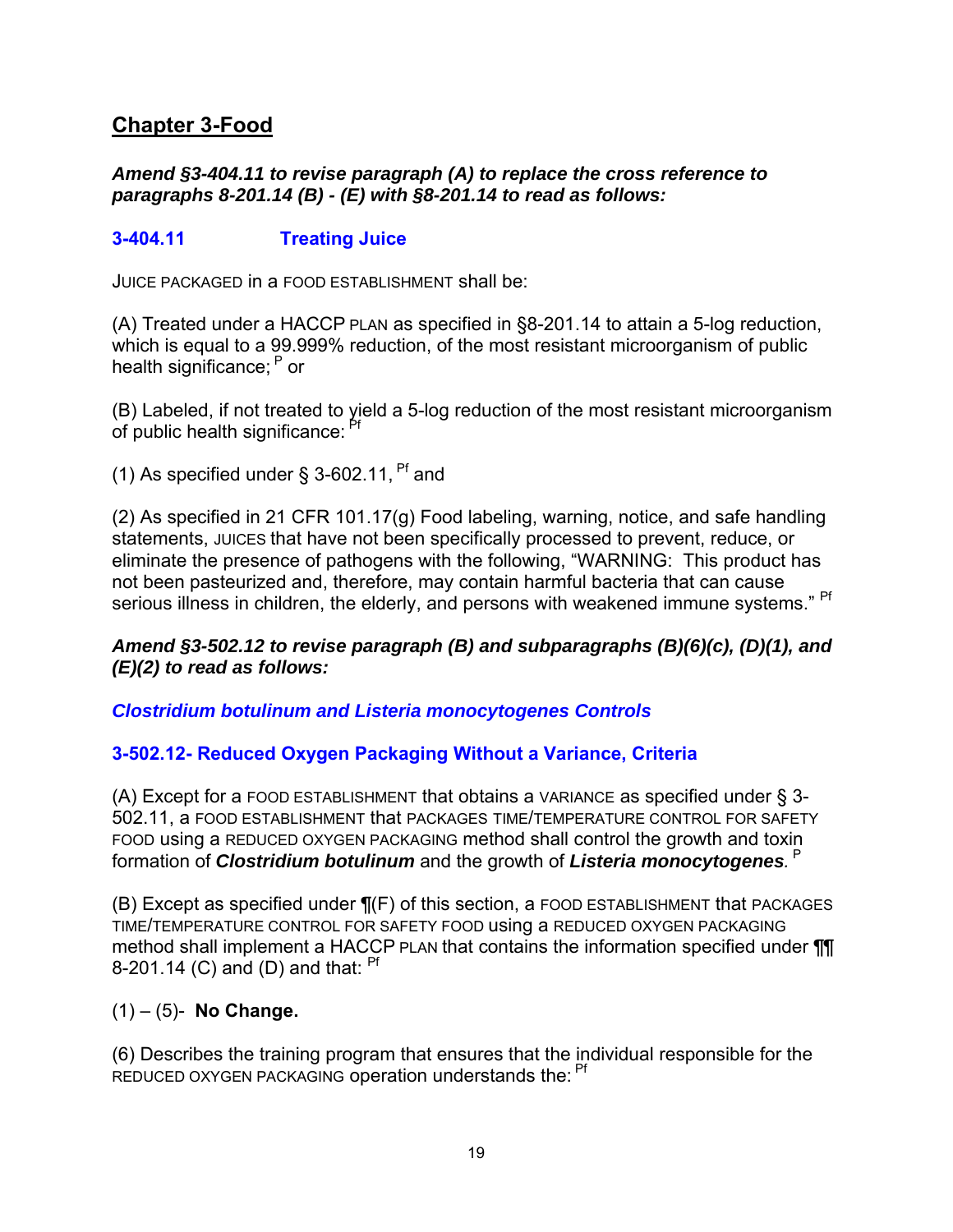- (a) Concepts required for a safe operation. <sup>Pf</sup>
- (b) EQUIPMENT and facilities,  $Pf$  and

(c) Procedures specified under Subparagraph (B)(5) of this section and ¶¶ 8-201.14 (C) and  $(D)$ . <sup>Pf</sup>

### (7) **No Change.**

### (C) **No Change.**

(D) Except as specified under  $\P(C)$  and  $\P(F)$  of this section, a FOOD ESTABLISHMENT that PACKAGES TIME/TEMPERATURE CONTROL FOR SAFETY FOOD using a cook-chill or sous vide process shall:

(1) Provide to the REGULATORY AUTHORITY prior to implementation, a HACCP PLAN that contains the information as specified under  $\P\P$  8-201.14 (C) and (D);  $P<sup>f</sup>$ 

#### (2) – (4) **No Change.**

 $(E)$  Except as specified under  $\P(F)$  of this section, a FOOD ESTABLISHMENT that PACKAGES cheese using a REDUCED OXYGEN PACKAGING method shall:

(1) Limit the cheeses PACKAGED to those that are commercially manufactured in a FOOD PROCESSING PLANT with no ingredients added in the FOOD ESTABLISHMENT and that meet the Standards of Identity as specified in 21 CFR 133.150 Hard cheeses, 21 CFR 133.169 Pasteurized process cheese or 21 CFR 133.187 Semisoft cheeses; <sup>P</sup>

(2) Have a HACCP PLAN that contains the information specified under ¶¶ 8-201.14 (C) and (D) and as specified under  $\P\P\P$  (B)(1), (B)(3)(a), (B)(5) and (B)(6) of this section;

(3) Labels the PACKAGE on the principal display panel with a "use by" date that does not exceed 30 days from its packaging or the original manufacturer's "sell by" or "use by" date, whichever occurs first: <sup>Pf</sup> and

(4) Discards the REDUCED OXYGEN PACKAGED cheese if it is not sold for off-PREMISES consumption or consumed within 30 calendar days of its PACKAGING. <sup>Pf</sup>

#### (F) **No Change.**

### *Amend §3-801.11 to revise subparagraph (A)(3) to read as follows:*

#### *Additional Safeguards*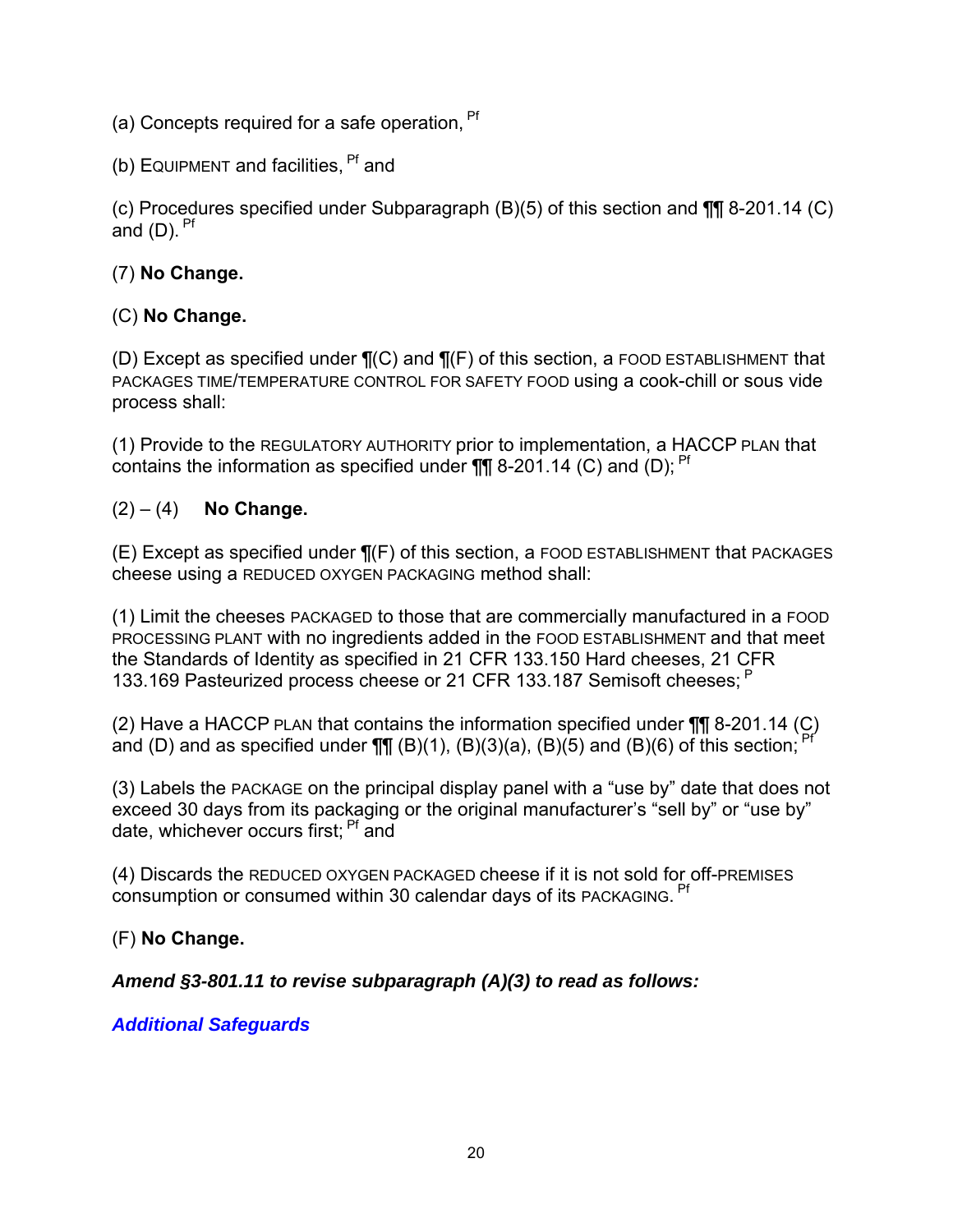### **3-801.11- Pasteurized Foods, Prohibited Re-Service, and Prohibited Food.**

In a FOOD ESTABLISHMENT that serves a HIGHLY SUSCEPTIBLE POPULATION:

(A) The following criteria apply to JUICE:

(1) For the purposes of this paragraph only, children who are age 9 or less and receive FOOD in a school, day care setting, or similar facility that provides custodial care are included as HIGHLY SUSCEPTIBLE POPULATIONS;

(2) PrePACKAGED JUICE or a prePACKAGED BEVERAGE containing JUICE, that bears a warning label as specified in 21 CFR, 101.17(g) Food labeling, warning, notice, and safe handling statements, Juices that have not been specifically processed to prevent, reduce, or eliminate the presence of pathogens, or a PACKAGED JUICE or BEVERAGE containing JUICE, that bears a warning label as specified under ¶ 3-404.11(B) may not be served or offered for sale: <sup>P</sup> and

(3) UnPACKAGED JUICE that is prepared on the premises for service or sale in a READY-TO-EAT form shall be processed under a HACCP PLAN that contains the information specified under §8-201.14 (C) - (E) and as specified in 21 CFR Part 120 – Hazard Analysis and Critical Control Point (HACCP) Systems, Subpart B Pathogen Reduction, 120.24 Process controls.<sup>P</sup>

(B) – (H) -**No Change.**

### <span id="page-21-0"></span>**Chapter 4-Equipment, Utensils, and Linens**

*Amend Chapter 4 to add new Subpart, 4-303, Cleaning Agents and Sanitizers, and add a new Section 4-303.11 Cleaning Agents and Sanitizers, Availability, to read as follows:*

### **4-3-NUMBERS AND CAPACITIES**

**Subparts**

#### **4-301-Equipment**

**4-302-Utensils, temperature Measuring Devices, and Testing Devices**

#### **4-303-Cleaning Agents and Sanitizers**

### **4-303.11-Cleaning Agents and Sanitizers, Availability**

(A) Cleaning agents that are used to clean EQUIPMENT and UTENSILS as specified under Part 4-6, shall be provided and available for use during all hours of operation.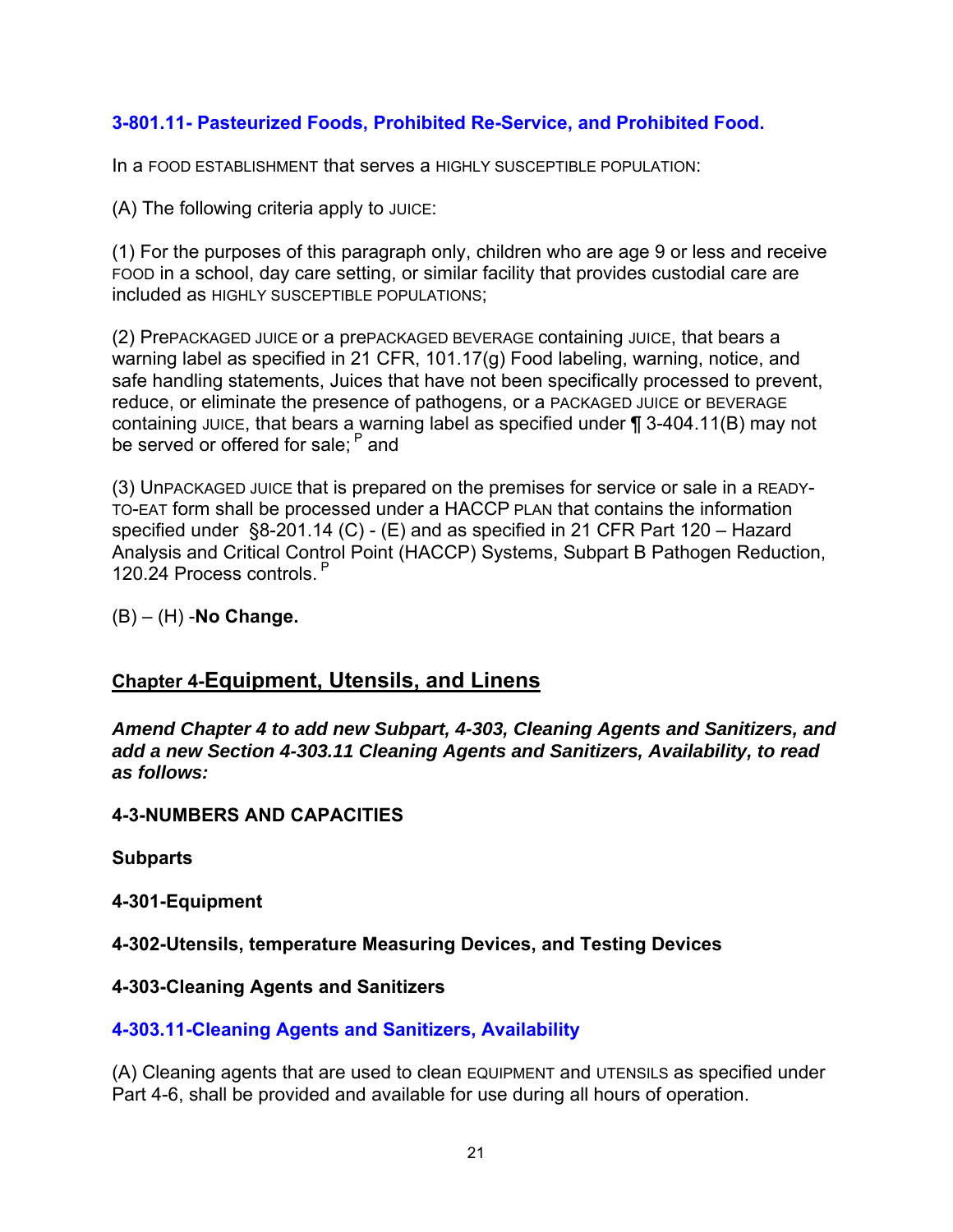(B) Except for those that are generated on-site at the time of use, chemical SANITIZERS that are used to sanitize EQUIPMENT and UTENSILS as specified under Part 4-7, shall be provided and available for use during all hours of operation.

## <span id="page-22-0"></span>**Chapter 5-Water, Plumbing, and Waste**

No Change.

## <span id="page-22-1"></span>**Chapter 6-Physical Facilities**

No Change.

## <span id="page-22-2"></span>**Chapter 7-Poisonous or Toxic Materials**

No Change.

## <span id="page-22-3"></span>**Chapter 8-Compliance and Enforcement**

*Amend §8-103.12 to revise paragraph (B) to read as follows:*

### **8-103.12-Conformance and Approved Procedures**

If the REGULATORY AUTHORITY grants a VARIANCE as specified in § 8-103.10, or a HACCP PLAN is otherwise required as specified under § 8-201.13, the PERMIT HOLDER shall:

(A) Comply with the HACCP PLANs and procedures that are submitted as specified under § 8-201.14 and APPROVED as a basis for the modification or waiver;  $P$  and

(B) Maintain and provide to the REGULATORY AUTHORITY, upon request, records specified under § 8-201.14 (D) and (E)(3) that demonstrate that the following are routinely employed;

(1) Procedures for monitoring the CRITICAL CONTROL POINTS, <sup>Pf</sup>

- (2) Monitoring of the CRITICAL CONTROL POINTS, <sup>Pf</sup>
- (3) Verification of the effectiveness of the operation or process,  $Pf$  and
- (4) Necessary corrective actions if there is failure at a CRITICAL CONTROL POINT. Pf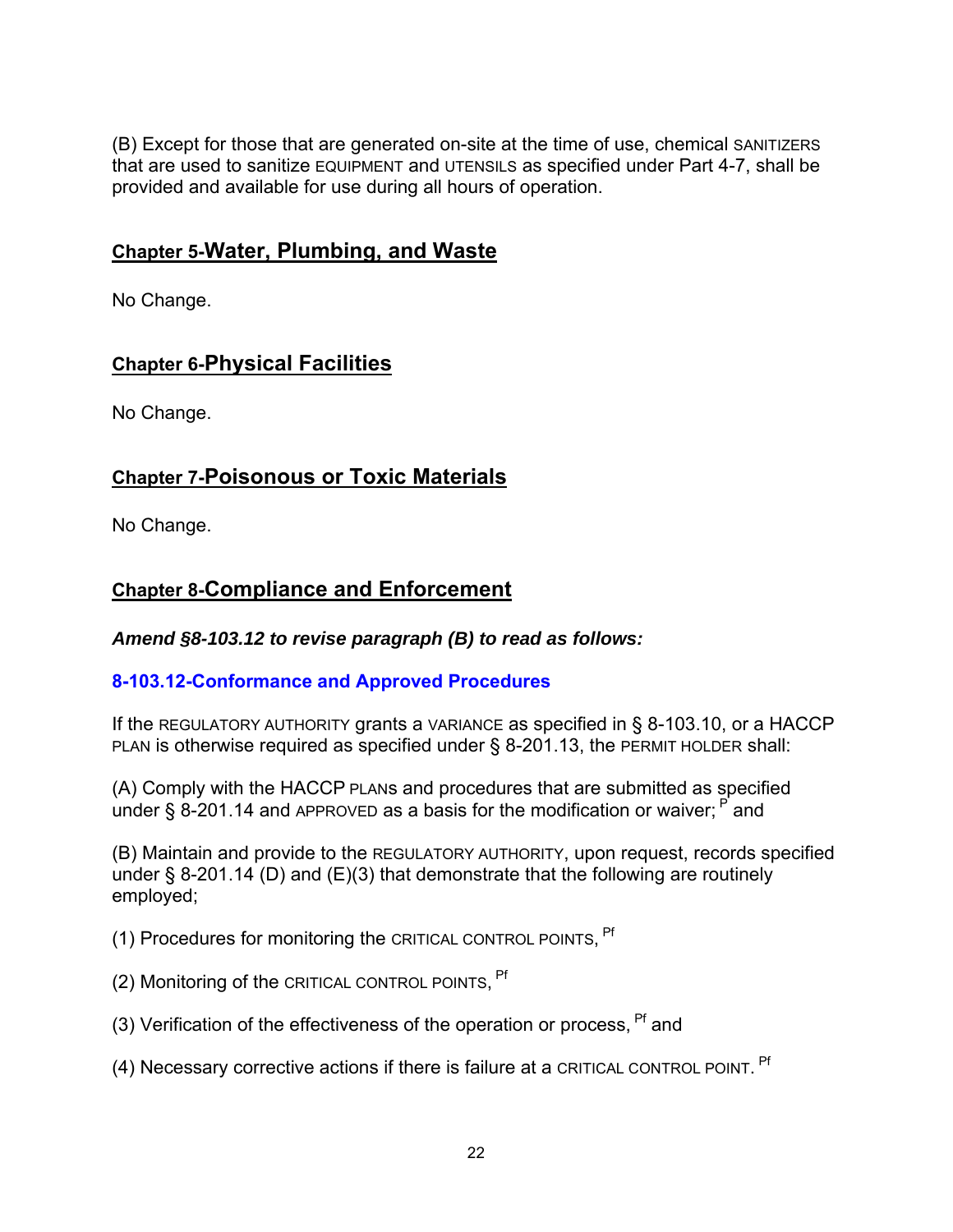*Amend §8-201.14 to add new paragraphs (A) and (F); delete paragraph (C); redesignate existing paragraph (A) as new paragraph (B); redesignate existing paragraph (B) as new paragraph (C); make minor changes in subparagraphs (D)(3) and (D)(5); and revise paragraph (E) to incorporate information from deleted paragraph (C) to read as follows:*

### **8-201.14-Contents of a HACCP Plan**

For a food establishment that is required under § 8-201.13 to have a HACCP PLAN, the PERMIT applicant or PERMIT HOLDER shall submit to the REGULATORY AUTHORITY a properly prepared HACCP PLAN that includes:

(A) General information such as the name of the PERMIT applicant or PERMIT HOLDER, the FOOD ESTABLISHMENT address, and contact information;

(B) A categorization of the types of TIME/TEMPERATURE CONTROL FOR SAFETY FOODS that are to be controlled under the HACCP PLAN;<sup>Pf</sup>

(C) A flow diagram or chart for each specific FOOD or category type that identifies:

- (1) Each step in the process; Pf
- (2) The HAZARDS and controls for each step in the flow diagram or chart;  $Pf$

(3) The steps that are CRITICAL CONTROL POINTS: <sup>Pf</sup>

(4) The ingredients, materials, and equipment used in the preparation of that FOOD;  $Pf$ and

(5) Formulations or recipes that delineate methods and procedural control measures that address the FOOD safety concerns involved. <sup>Pf</sup>

(D) A CRITICAL CONTROL POINTS summary for each specific FOOD or category type that clearly identifies:

(1) Each CRITICAL CONTROL POINT, Pf

(2) The CRITICAL LIMITS for each CRITICAL CONTROL POINT, <sup>Pf</sup>

(3) The method and frequency for monitoring and controlling each CRITICAL CONTROL POINT by the designated FOOD EMPLOYEE or the PERSON IN CHARGE, <sup>Pf</sup>

(4) The method and frequency for the PERSON IN CHARGE to routinely verify that the FOOD EMPLOYEE is following standard operating procedures and monitoring CRITICAL CONTROL POINTS, Pf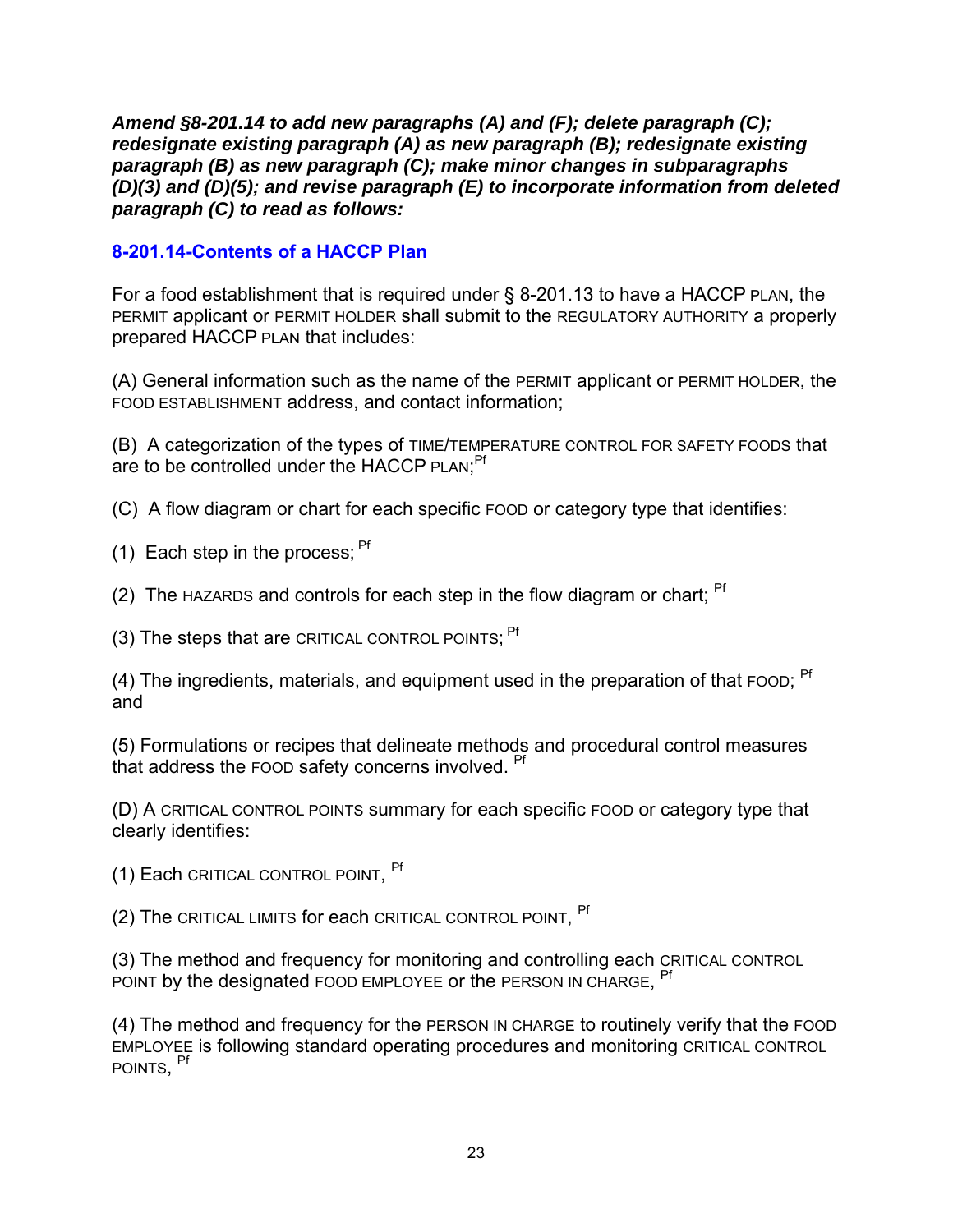(5) Action to be taken by the designated FOOD EMPLOYEE or PERSON IN CHARGE if the CRITICAL LIMITS for each CRITICAL CONTROL POINT are not met. <sup>Pf</sup> and

(6) Records to be maintained by the PERSON IN CHARGE to demonstrate that the HACCP PLAN is properly operated and managed: <sup>Pf</sup>

(E) Supporting documents such as:

(1) FOOD EMPLOYEE and supervisory training plan that addresses the FOOD safety issues of concern: <sup>Pf</sup>

(2) Copies of blank records forms that are necessary to implement the HACCP PLAN; <sup>Pf</sup>

(3) Additional scientific data or other information, as required by the REGULATORY AUTHORITY, supporting the determination that FOOD safety is not compromised by the proposal. Pf

(F) Any other information required by the REGULATORY AUTHORITY.

### *Amend §8-402.10 to redesignate existing paragraph into new paragraph (A) and add a new paragraph (B) to read as follows:*

### *Competency*

### **8-402.10-Competency of Inspectors.**

(A) An authorized representative of the REGULATORY AUTHORITY who inspects a FOOD ESTABLISHMENT or conducts plan review for compliance with this Code shall have knowledge, skills and ability to adequately perform the required duties.

(B) The REGULATORY AUTHORITY shall ensure that authorized representatives who inspect a FOOD ESTABLISHMENT or conduct plan review for compliance with this Code have access to training and continuing education as needed to properly identify violations and apply the Code.

## <span id="page-24-0"></span>**Annex 1-Compliance and Enforcement**

No Change.

### <span id="page-24-1"></span>**Annex 2-References**

*Amend the References for 4. Food Defense Guidance From Farm To Table under the section on Guidance on Responding to Food Emergencies, to add one new reference (#4), Conference for Food Protection (CFP) Emergency Action Plan for*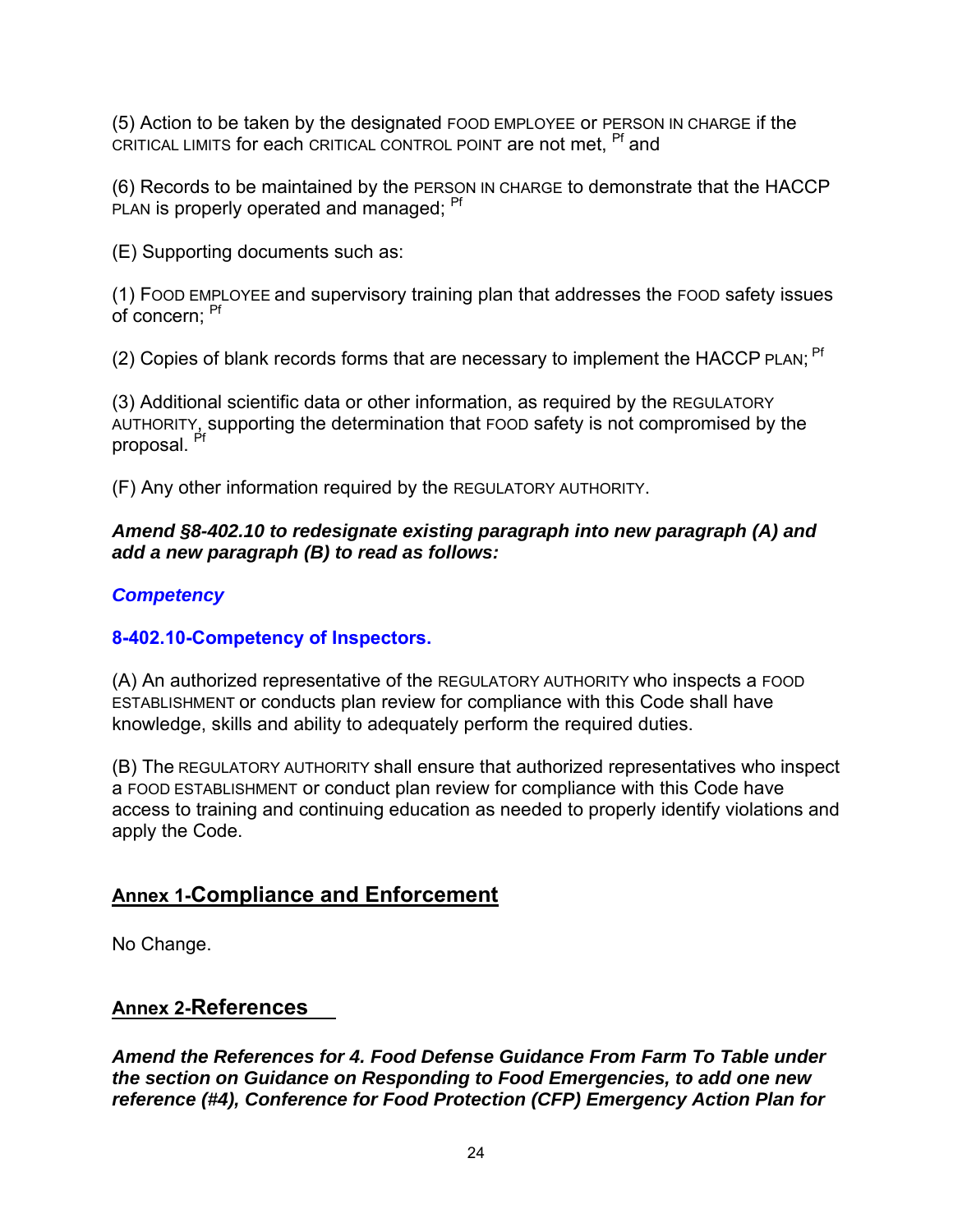#### *Retail Food Establishments, 2nd Edition, make an editorial correction and web URL update to the existing bulleted list to read as follows:*

### **4. FOOD DEFENSE GUIDANCE FROM FARM TO TABLE**

The following is a summary of available resources on food defense that is of interest to the retail and food service food community. This listing is provided below and is not allinclusive. It contains links to publications from federal regulatory agencies (primarily FDA, CDC, and USDA) and industry groups with information of interest to regulators, industry, and consumers. Responsibility for updating the web pages lies with the listed organization and those listed are up-to-date as of the printing of the 2005 Food Code.

**FDA Publications: No Change.** 

**USDA Publications: No Change.** 

**Industry Publications: No Change.**

### **Guidance on Responding to Food Emergencies:**

- Centers for Disease Control and Prevention (CDC) Emergency Preparedness and Response information can be found at [http://www.bt.cdc.gov/.](http://www.bt.cdc.gov/)
- USDA Food and Nutrition Service food emergency publication, **Responding to a Food Recall** at [http://www.fns.usda.gov/sites/default/files/Responding\\_Food\\_Recall\\_FNS\\_Final\\_May\\_3](http://www.fns.usda.gov/sites/default/files/Responding_Food_Recall_FNS_Final_May_30_2014.pdf) [0\\_2014.pdf](http://www.fns.usda.gov/sites/default/files/Responding_Food_Recall_FNS_Final_May_30_2014.pdf)
- FDA's Office of Emergency Operations at 301-443-1240 for FDA regulated products and FSIS Technical Service Center at 1-800-233-3935 for USDA regulated products.
- **Conference for Food Protection (CFP) Emergency Action Plan for Retail Food Establishments, Second Edition** can be found at [http://www.foodprotect.org/.](http://www.foodprotect.org/)

## <span id="page-25-0"></span>**Annex 3- Public Health Reasons/Administrative Guidelines**

**Chapter 1 -Purpose and Definitions**

**No Change in Annex 3, Public Health Reasons, for Chapter 1***.* 

**Chapter 2- Management and Personnel**

**Amend Public Health Reasons for §2-103.11 to add a new paragraph 5 and revise paragraphs 7 and 8 to update the references to paragraphs 2-103.11(M) and (N) to**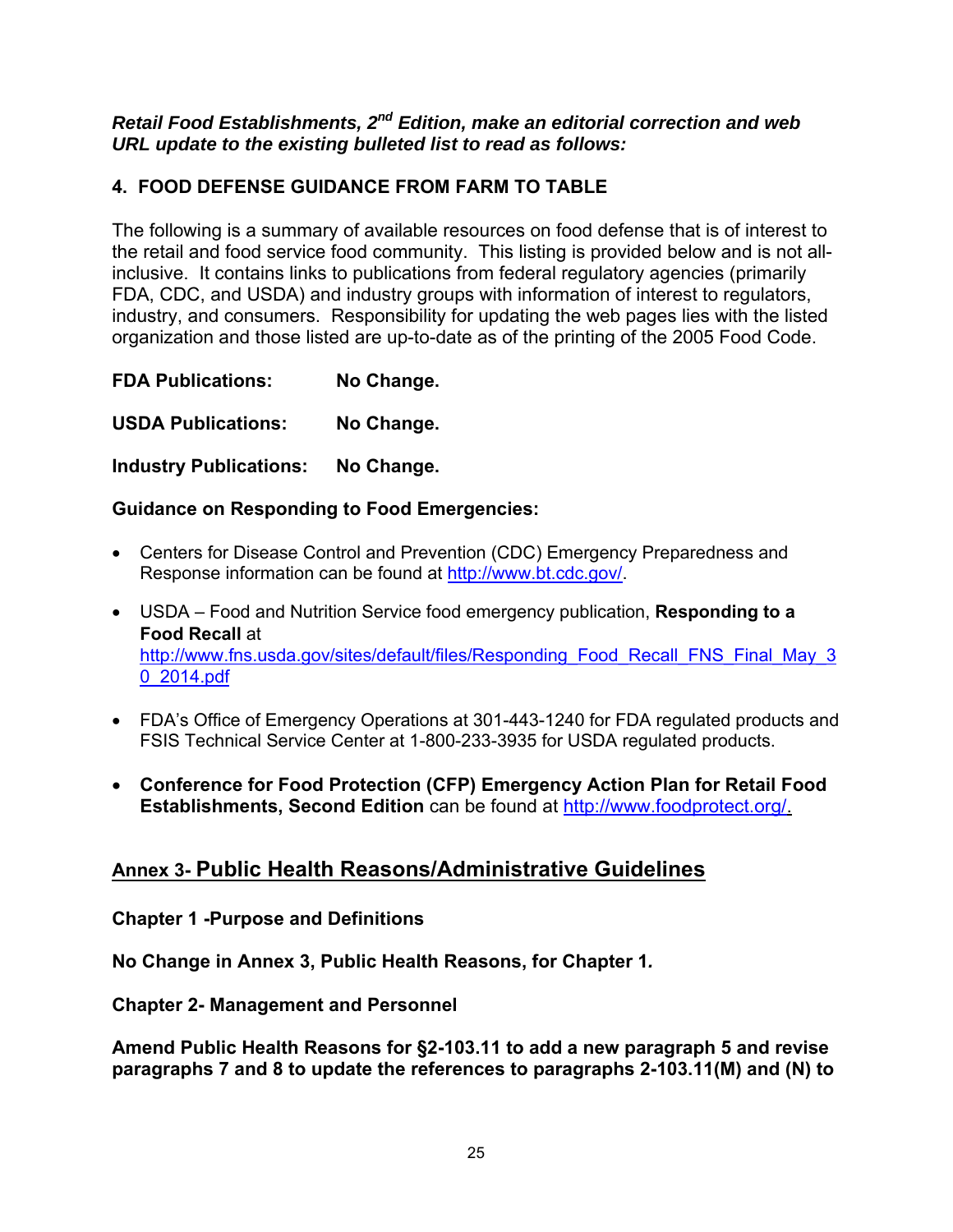#### **paragraphs (N) and (O) respectively, to reflect the redesignation in § 2-103.11 to read as follows:**

### **Duties-2-103.11-Person in Charge**

### **Paragraphs (1)-(4) - No Change.**

**New Paragraph 5:** An important duty of the Person in Charge is to make sure that any required temperatures are achieved or maintained when foods are cooked, cooled or held in a food establishment. By making it a duty of the Person in Charge to ensure that employees are monitoring food temperatures to verify the critical temperature limits, the likelihood of temperature abuse is reduced. This includes oversight of temperature monitoring to ensure: 1) that animal foods are being cooked to the required minimum temperatures to prevent the survival of pathogens that may be present (2-103.11(G)); 2) that cooked foods are being cooled rapidly to ensure that the growth of bacterial pathogens and toxin production is prevented (2-103.11(H)); and 3) that foods that require temperature control for safety are being held at temperatures that adequately prevent pathogen growth and toxin production (new 2-103.11(I)).

Paragraph (N) "EMPLOYEES are properly trained in FOOD safety, including food allergy awareness, as it relates to their assigned duties" allows industry to develop and implement operational-specific training programs for food employees. It is not intended to require that all food employees pass a test that is part of an accredited program.

Paragraph (O) emphasizes the important role the Person in Charge (PIC) has in making sure employees properly report certain information about their health status as it relates to diseases that are transmitted by food. In an effort to reinforce dialogue between food employees and the PIC, there must be a way to verify that food employees and conditional employees are informed of their responsibility to report such information. Examples of ways to verify that employees have been appropriately informed include:

### **[Continue bulleted List with No Changes.]**

### **2-2- Employee Health**

### **Responsibilities and Reporting Symptoms and Diagnosis**

#### **2-201.11-Responsibility of the Person in Charge, Food Employees, and Conditional Employees.**

**Paragraphs (1) – (4)-No Change.**

**Reporting Symptoms:-No Change.** 

**Title I of the Americans with Disabilities Act of 1990 (ADA)**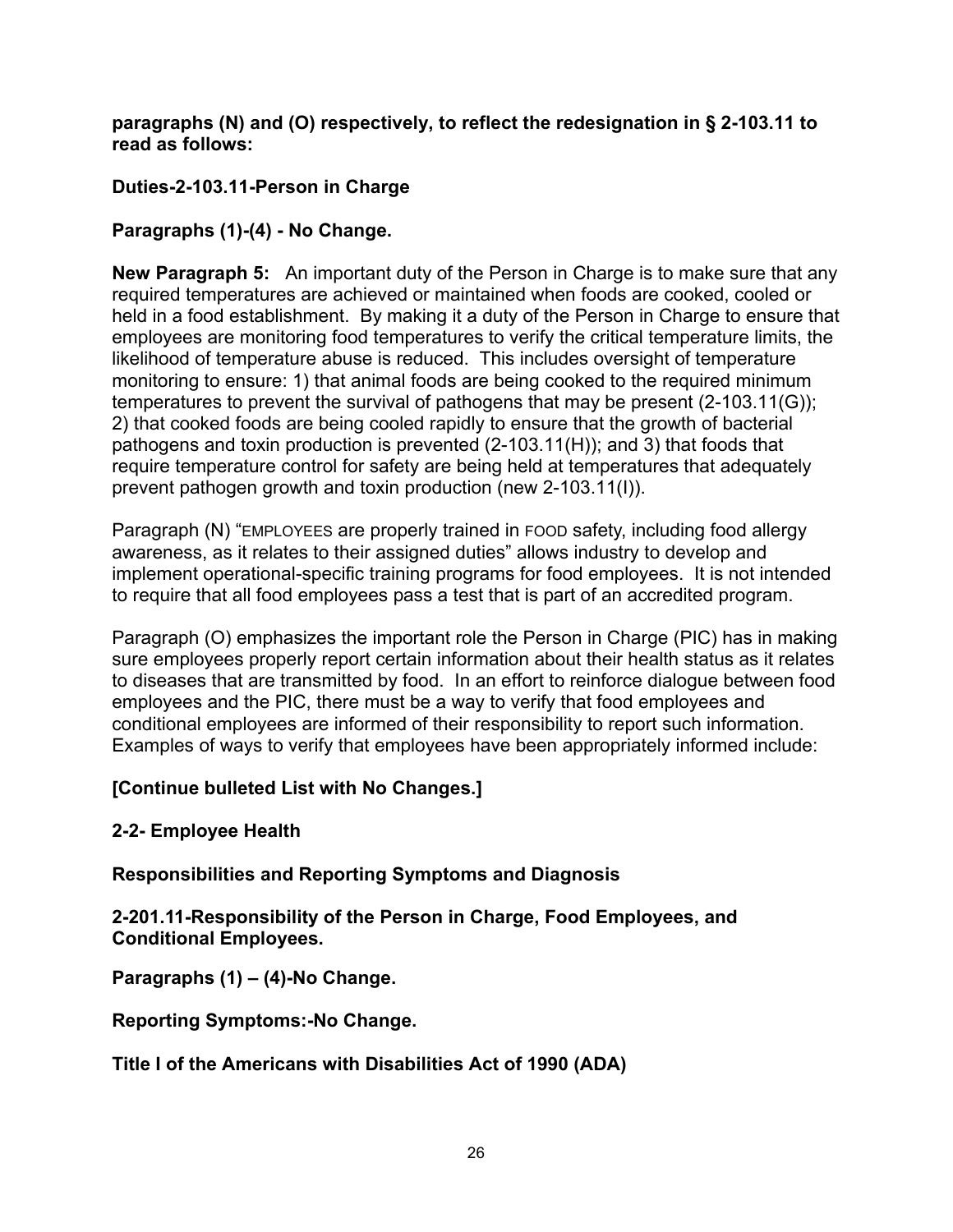#### *Amend Public Health Reason for §2-201.11, Title I of the Americans with Disabilities Act of 1990 (ADA) in paragraph 3 and paragraph 4 (Example 1) to read as follows:*

### **Paragraphs (1) and (2) -No Change.**

A food employer may exclude any employee under the Food Code upon initially learning that the employee has Typhoid fever (caused by *Salmonella* Typhi), or has a gastrointestinal symptom listed in the Food Code. The excluded employee may then ask for an ADA reasonable accommodation instead of the exclusion. In response, the employer's first step should be to ask the employee to establish that the employee is disabled by the disease or symptom (or that the symptom is caused by another ADA disability). If the employee successfully proves that the employee has an ADA disability, then the employer may continue to exclude the employee under the Food Code if:

- there is no reasonable accommodation at work that would eliminate the risk of transmitting the disease while also allowing the employee to work in a food handling position, or
- all reasonable accommodations would pose an undue hardship on the employer's business; and
- there is no vacant position **not involving food handling** for which the employee is qualified and to which the employee can be reassigned.

Example 1: A food employee working in the café of a department store informs the employer that the employee has been diagnosed with Typhoid fever (caused by *Salmonella* Typhi)*.* The employer immediately excludes the employee under the requirements of the Food Code. The employee then establishes that the disease is an ADA disability because it is severe and long-term and the employee requests reasonable accommodation instead of an exclusion. The employer determines that no reasonable accommodation would eliminate the risk of transmitting Typhoid fever (caused by *Salmonella* Typhi) through food and refuses to remove the exclusion. However, there is a vacant clerical position in another part of the store for which the employee is qualified. Unless the employer can establish that reassigning the employee to this position would be an undue hardship, the employer's failure to make the reassignment instead of continuing the exclusion would be a violation of the ADA.<sup>[1](#page-27-0)</sup>

### **Paragraphs (5) – (11) -No Change.**

 $\overline{\phantom{a}}$ 

**Pathogens Transmitted by Food Contaminated by Infected Persons Who Handle Food, and Modes of Transmission of Such Pathogens-No Change.** Chapter 3-Food

<span id="page-27-0"></span><sup>&</sup>lt;sup>1</sup> Whether or not the employee in question is an individual with an ADA disability, in those jurisdictions where the Code is adopted, Food Code exclusions or restrictions must be removed when requirements for removal under § 2-201.13 of the Code are met.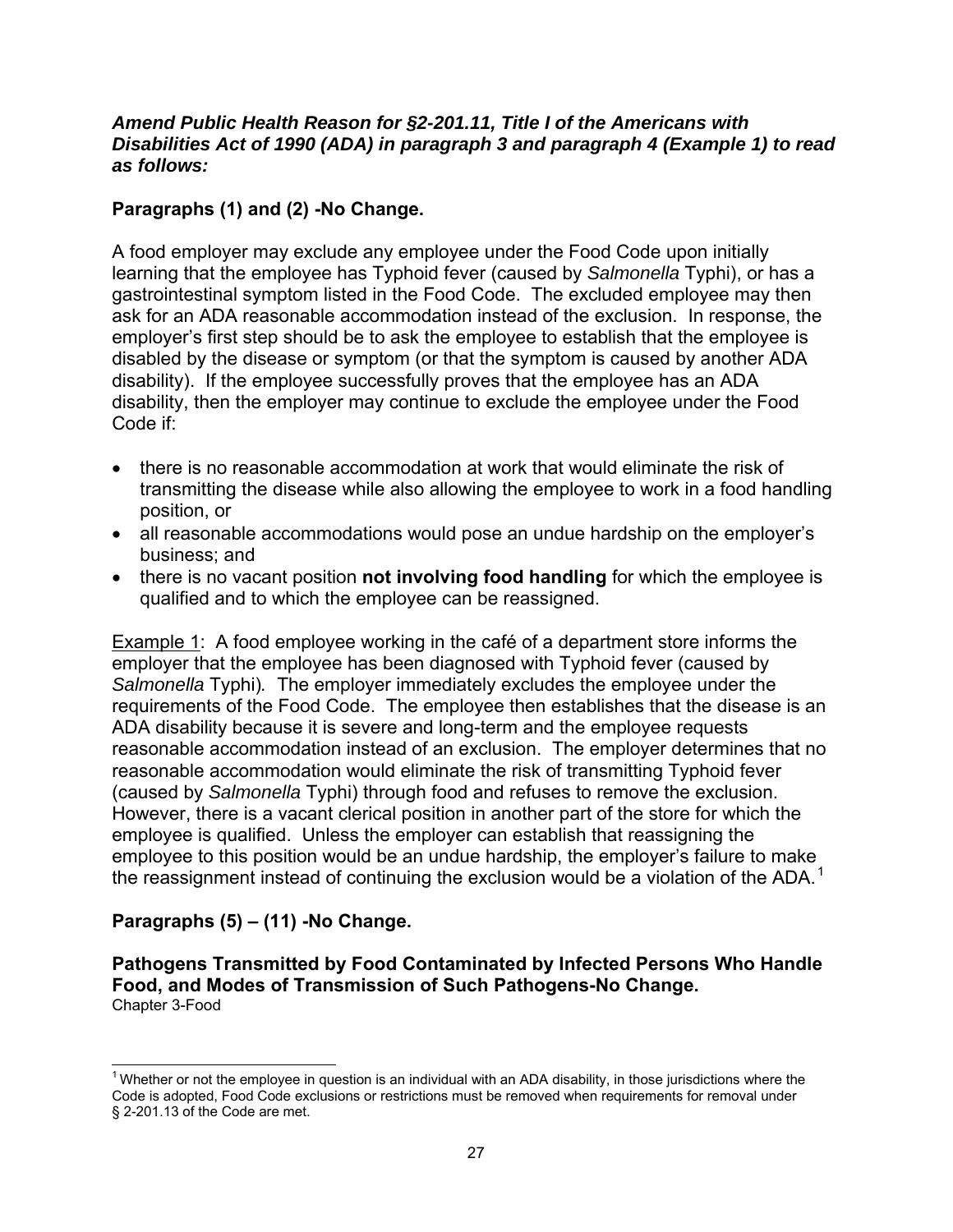### **No Change in Annex 3, Public Health Reasons, for Chapter 3**

### **Chapter 4-Equipment, Utensils, and Linens**

### *Amend Public Health Reason for Chapter 4 Equipment, Utensils, & Linens, to add public health reasons for new §4-303.11 to read as follows:*

### **4-303.11 Cleaning Agents and Sanitizers, Availability**

If the appropriate cleaning agents and sanitizers are not on hand at all times they may not be available when needed to clean and sanitize equipment and utensils. It is also important that the cleaning agents and sanitizers be on hand, even at times where warewashing may not be in progress, so that their suitability can be verified by the regulatory authority and, if needed, by personnel who are responsible for servicing the equipment.

**Chapter 5-Water, Plumbing, and Waste**

**No Change in Annex 3, Public Health Reasons, for Chapter 5.** 

**Chapter 6-Physical Facilities** 

**No Change in Annex 3, Public Health Reasons, for Chapter 6.**

**Chapter 7-Poisonous or Toxic Materials** 

**No Change in Annex 3, Public Health Reasons, for Chapter 7.**

**Chapter 8-Compliance and Enforcement** 

*Construction Inspection and Approval*

**8-201.12-Contents of the Plans and Specifications. 8-203.10-Preoperational Inspections.** 

*Amend Public Health Reason in paragraph 10 to read as follows:* 

**Paragraphs (1) – (9)- No Change.** 

During the plan review stage, the regulatory authority and a management representative of the proposed food establishment should discuss available training options that may be used to train food employees and the person in charge regarding food safety as it relates to their assigned duties. By the time of the preoperational inspection, operating procedures for training should include definitive practices and expectations of how the management of the proposed food establishment plans to comply with paragraph 2- 103.11(N) of this Code which requires the person in charge to assure that food employees are properly trained in food safety as it relates to their assigned duties.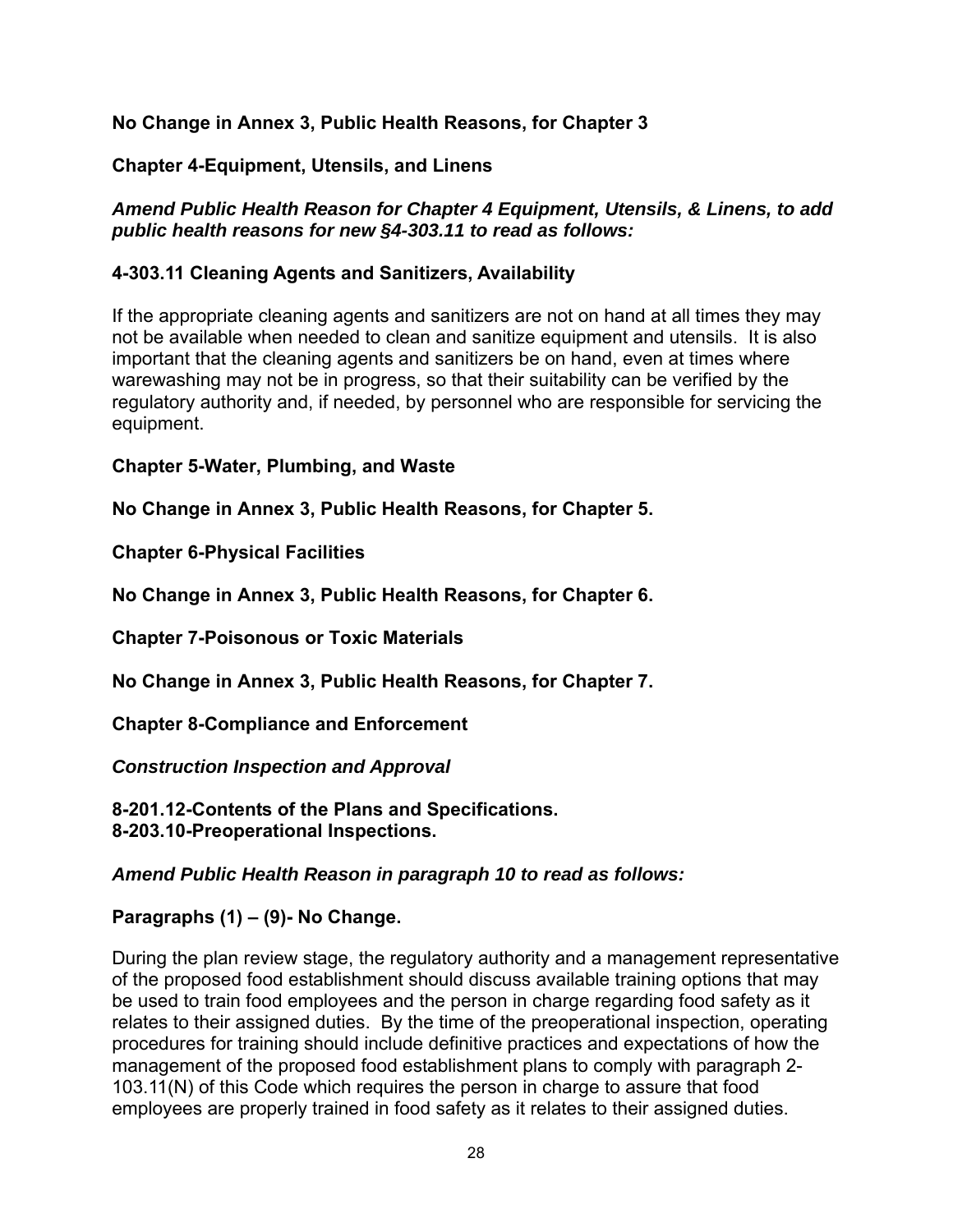### **8-403.50-Public Information**

#### *Amend Public Health Reason for Chapter 8 Compliance and Enforcement to add public health reasons for §8-403.50 Public Information to read as follows:*

Regulatory documents that describe the compliance status of a regulated food establishment may be of particular interest to consumers, academia, industry, and other regulators. Certain laws may obligate government entities to make regulatory documents available to the public upon request. Proactively making these documents available to the public, by way of a website, may reduce the burden associated with requesting these documents, and therefore make it more likely that these documents will be accessible and reviewed by interested stakeholders.

## <span id="page-29-0"></span>**Annex 4-Management of Food Safety Practices – Achieving Active Managerial Control of Foodborne Illness Risk Factors**

No Change.

## <span id="page-29-1"></span>**Annex 5-Conducting Risk-based Inspections**

No Change.

## <span id="page-29-2"></span>**Annex 6-Food Processing Criteria**

*Amend Annex 6, Food Processing Criteria, 2. Reduced Oxygen Packaging, Section (I), Hazard Analysis and Critical Control Point (HACCP) Operation, to revise the introductory paragraph to replace the existing cross reference to ¶8-201.14(D) with a cross reference to §8-201.14 to read as follows:* 

### *(I)-Hazard Analysis and Critical Control Point (HACCP) Operation*

All food establishments packaging food in a reduced oxygen atmosphere must develop a HACCP plan and maintain the plan at the processing site for review by the regulatory authority. For ROP operations, the plan must include the requirements specified under § 8-201.14. In addition, the HACCP plan may also include:

(1) A complete description of the processing, packaging, and storage procedures designated as critical control points, with attendant critical limits, corrective action plans, monitoring and verification schemes, and records required;

(2) A list of equipment and food-contact packaging supplies used, including compliance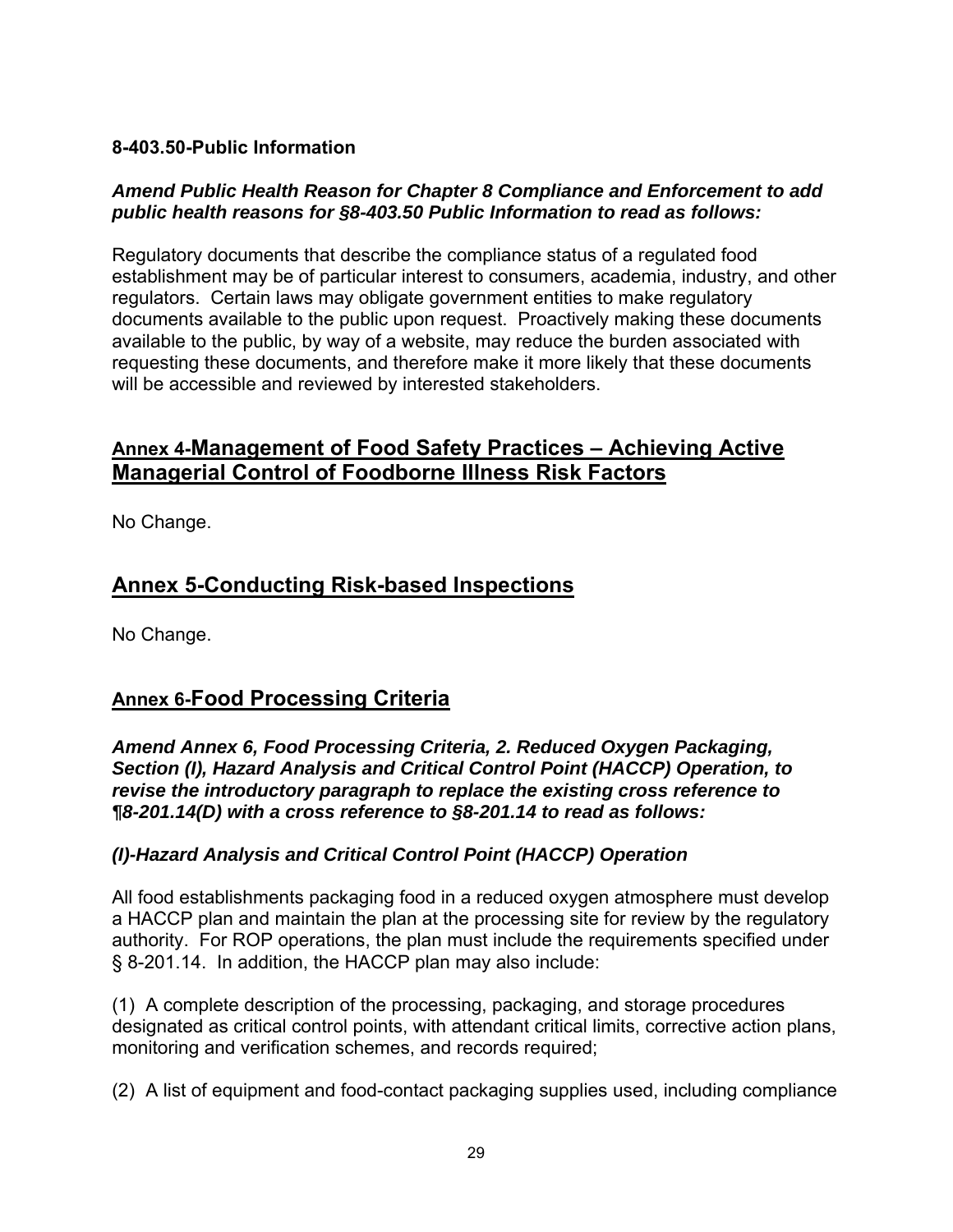standards that may be required by the regulatory authority, i.e., a recognized third party equipment evaluation organization such as NSF International;

- (3) A description of the lot identification system;
- (4) A description of the employee training program;
- (5) A listing and proportion of food-grade gasses used; and

(6) A standard operating procedure for method and frequency of cleaning and sanitizing food-contact surfaces in the designated processing area.

### <span id="page-30-0"></span>**Annex 7-Model Forms, Guides, and Other Aids**

#### **Guide 3-B**

**Instructions for Marking the Food Establishment Inspection Report, Including Food Code References for Risk Factors/Interventions and Good Retail Practices**

*Amend Section C, Supervision, Item #1, Applicable Code Section, to revise to read as follows:*

#### **C. MARKING INSTRUCTIONS FOR EACH RISK FACTOR AND INTERVENTION ON THE INSPECTION REPORT Supervision**

1. PIC present, demonstrates knowledge, and performs duties

#### **Applicable Code Section:**

2-101.11-Assignment  $(P)$ 2-102.11(A),  $\overline{B}$ ) and (C)(1), (4)-(16)-Demonstration  $Pf$ 2-103.11 (A)-(P)-Person-In-Charge-Duties<sup>(Pf)</sup>

#### *Amend Section C, Employee Health/Responding to Contamination Events, Item #3, #1 to read as follows:*

#### **C. MARKING INSTRUCTIONS FOR EACH RISK FACTOR AND INTERVENTION ON THE INSPECTION REPORT**

#### **Employee Health/Responding to Contamination Events**

**3. Management and food employee knowledge, and conditional employee; responsibilities and reporting.** 

**IN/OUT-**This item must be marked IN or OUT of compliance. This item is marked IN compliance when the following criteria are met:

1. The PIC is aware of his or her responsibility to inform food employees and conditional employees of their responsibility to report certain symptoms or diagnosed diseases to the person in charge and for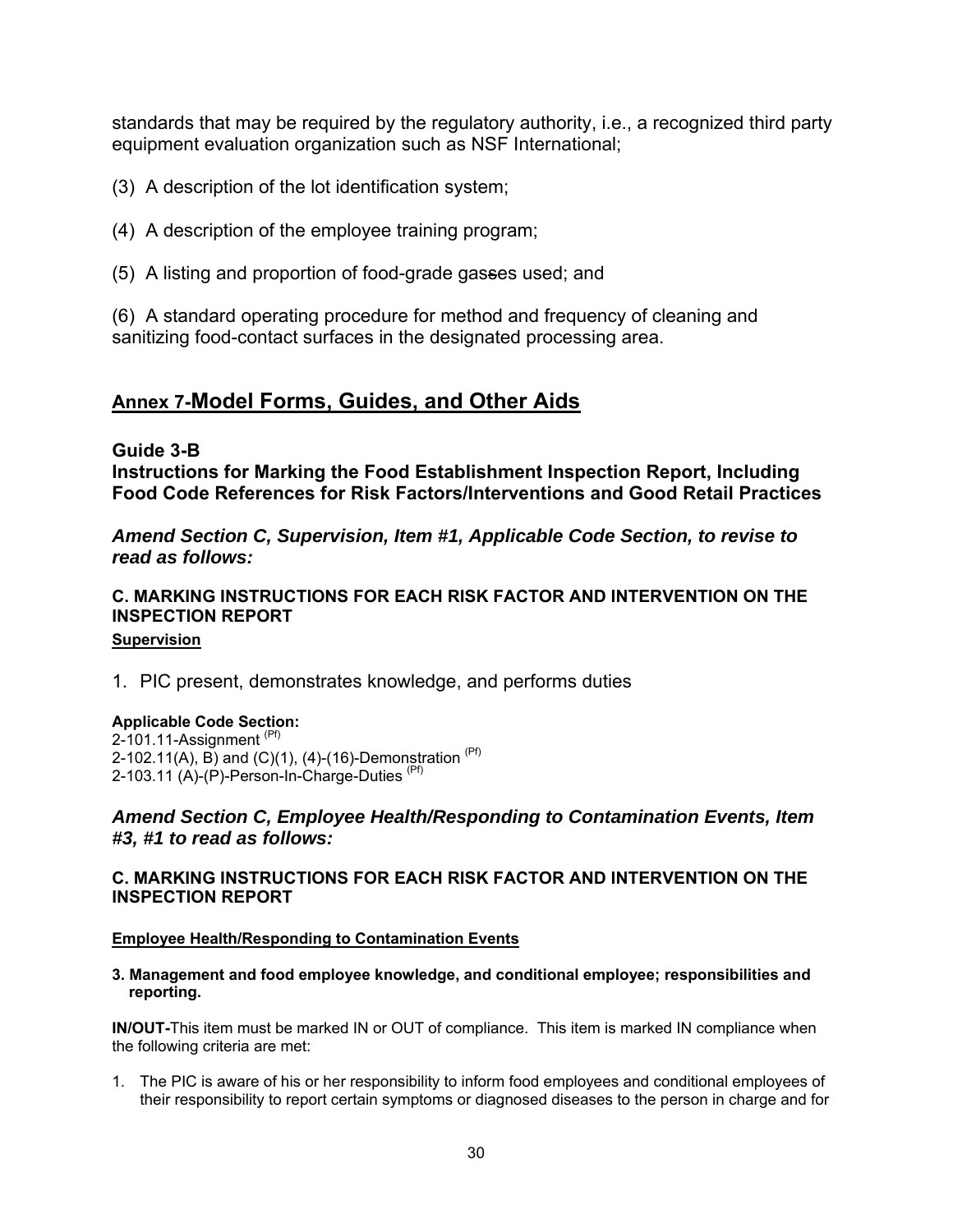the PIC to report to the regulatory authority as specified under Food Code ¶ 2-103.11 (O) and ¶¶ 2-201.11 (A),(B), (C), and (E); **and**

#### **2. and 3. No Change.**

#### **Applicable Code Sections:**

2-102.11(C)(2),(3) and (17) -Demonstration  $(Pf)$ 2-103.11  $(O)$  -Person in Charge-Duties  $(Pf)$ 2-201.11(A), (B), (C), & (E)-Responsibility of Permit Holder, Person in Charge, and Conditional Employees (P,Pf)

#### *Amend Good Retail Practices, Section D, Utensils, Equipment, and Vending, Item #48, to read as follows:*

#### **Good Retail Practices (GRPs)**

## **D. MARKING INSTRUCTIONS FOR EACH GOOD RETAIL PRACTICE (GRP) ON THE INSPECTION REPORT**

#### **Utensils, Equipment and Vending**

#### **48. Warewashing facilities, installed, maintained, used, test strips**

Adequate warewashing facilities must be available and used for the cleaning and sanitization of foodcontact surfaces, including the availability of means to monitor its use and the effectiveness of sanitization. For example, an irreversible registering temperature indicator is provided and readily accessible for measuring the utensil surface temperature for establishments that have a hot water mechanical warewashing operation. Observation of manual and mechanical warewashing methods are made to **assess** the procedure for cleaning and sanitizing equipment and utensils. This item is marked OUT of compliance when cleaners and sanitizers are not available for use within the food establishment.

#### **Applicable Code Sections:**

4-203.13-Pressure Measuring Devices, Mechanical Warewashing Equipment<sup>(C)</sup>

4-204.113-Warewashing Machine, Data Plate Operation Specifications<sup>(C)</sup>

4-204.114-Warewashing Machines, Internal Baffles<sup>(C)</sup>

4-204.115-Warewashing Machines, Temperature Measuring Devices<sup>(Pf)</sup>

4-204.116-Manual Warewashing Equipment, Heaters and Baskets<sup>(Pf)</sup>

4-204.117-Warewashing Machines, Automatic Dispensing of Detergents and Sanitizers<sup>(Pf)</sup>

4-204.118-Warewashing Machines, Flow Pressure Device<sup>(C)</sup>

4-204.119-Warewashing Sinks and Drainboards, Self-Draining<sup>(C)</sup>

4-301.12-Manual Warewashing, Sink Compartment Requirements (Pf, C)

4-301.13-Drainboards<sup>(C)</sup>

4-302.13-Temperature Measuring Devices, Manual and Mechanical Warewashing <sup>(Pf)</sup>

4-302.14-Sanitizing Solutions, Testing Devices<sup>(Pf)</sup>

4-303.11-Cleaning Agents and Sanitizers, Availability (Pf)

#### **4-501.14 to end of the list at 4-603.16- No Change.**